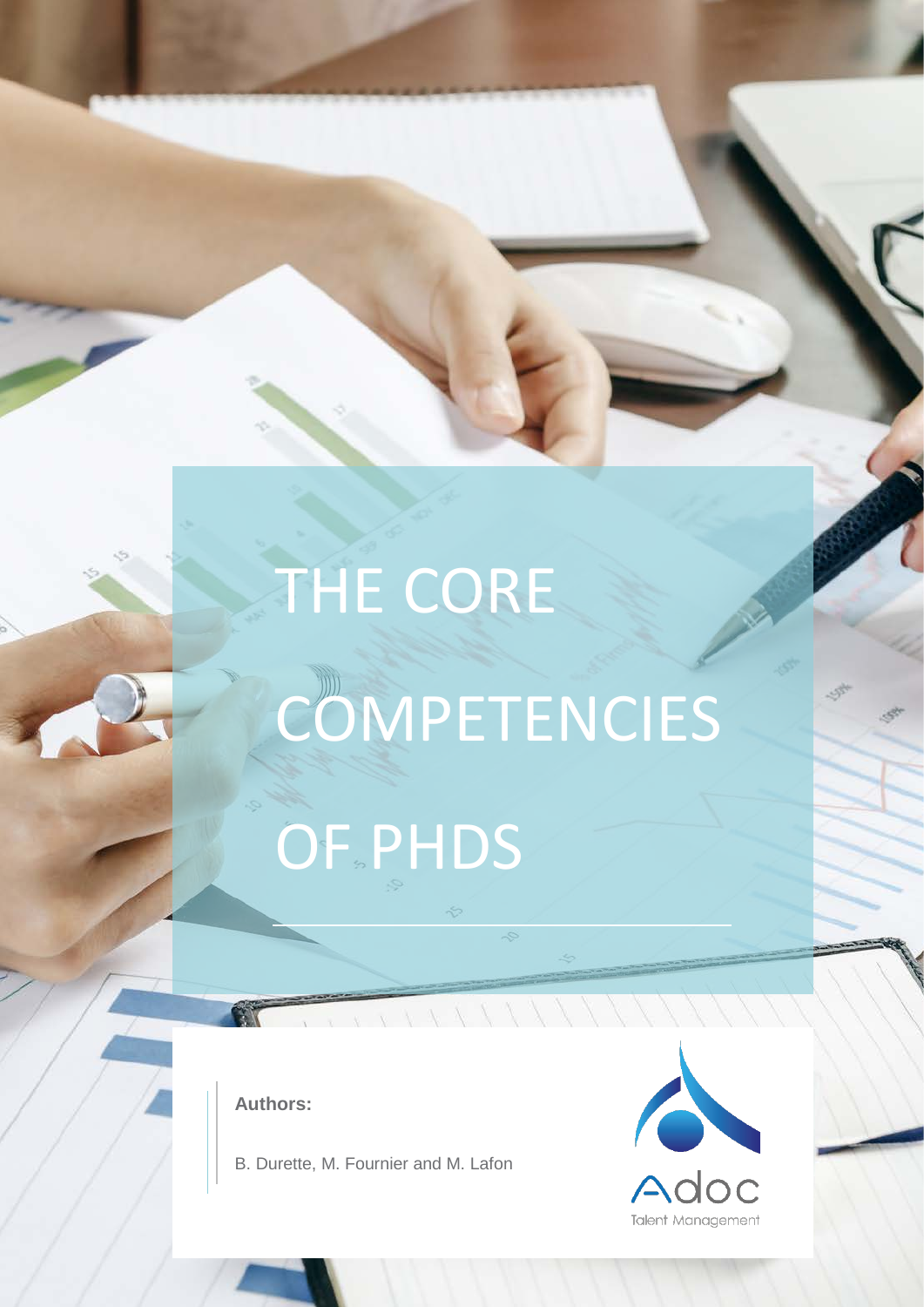Abstract: In our knowledge society and economy, doctoral education is increasingly considered as a means to produce knowledge workers to feed the needs of the global employment market. This raises concern about the competencies developed through doctoral training. Surprisingly, only a few studies have addressed this question and most of them are restricted to very limited populations or lack empirical evidences. In this context, we performed a national survey answered by 2 794 PhDs. From the data collected, we built a reference framework containing 111 competencies organized in 6 main categories. From statistical analysis, we identified a set of 'core' competencies that are shared by doctorate holders (Microsoft Excel spreadsheet Chi² goodness-of-fit test, alpha level .05). This study therefore demonstrates that PhDs develop a set of common competencies and delineate its boundaries.

Keywords: doctoral training, competencies, employability, career, survey, PhDs

[The core competencies of PhDs,](http://www.tandfonline.com/doi/abs/10.1080/03075079.2014.968540) Barthélémy Durette, Marina Fournier, and Matthieu Lafon, [Studies in Higher Education](http://www.tandfonline.com/toc/cshe20/41/8) Vol. 41 , Iss. 8,2016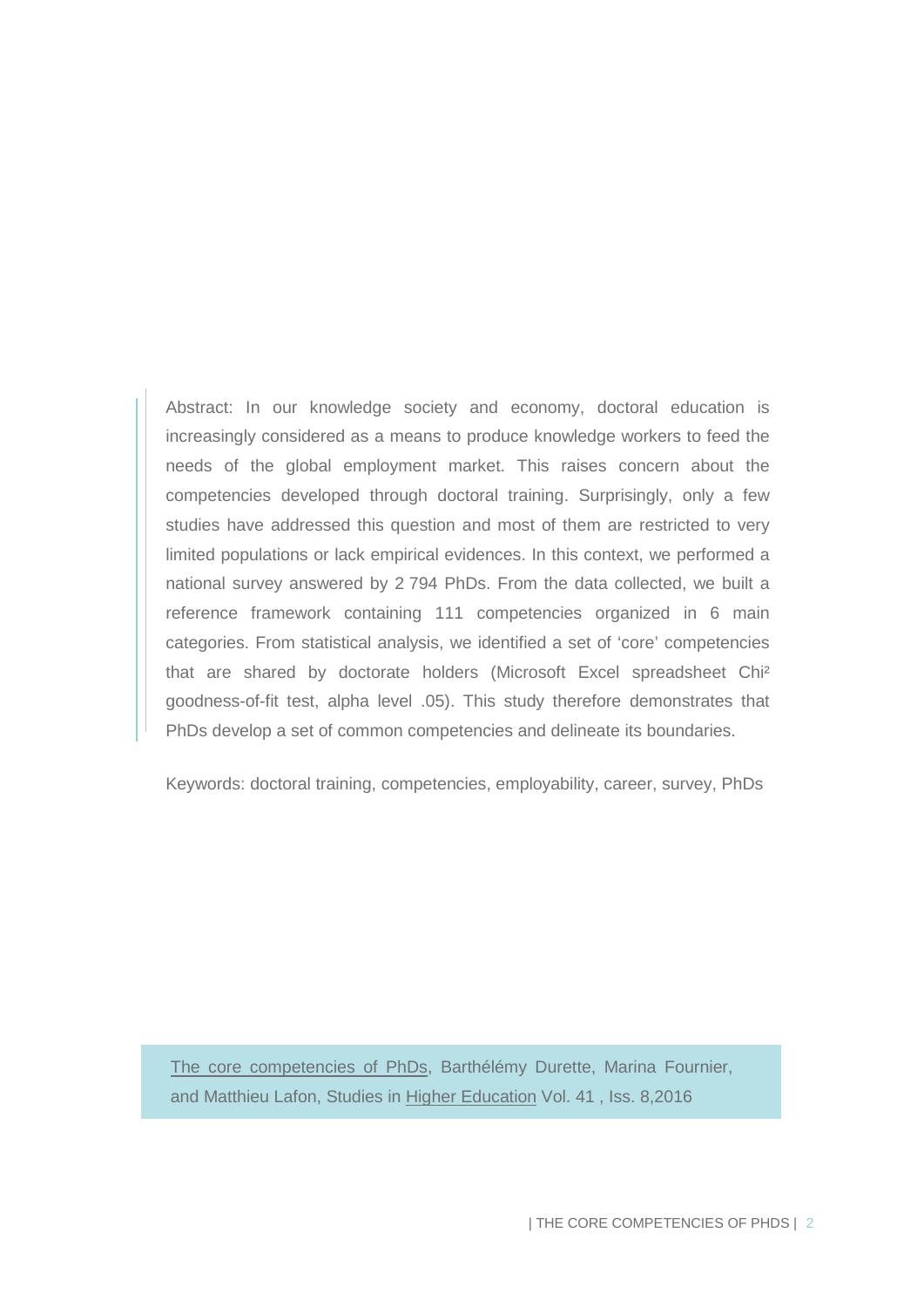#### **Introduction**

In march 2000, The Lisbon Agenda set Europe with the ambitious goal to become 'the most competitive and dynamic knowledge-based economy in the world' (European parliament, 2000). As researchers specifically trained to make significant contributions to frontier knowledge but also as professionals equipped with advanced skills necessary to cope with increasingly complex working situations, PhDs in Europe are expected to fuel the drive towards this goal (Bogle et al. 2010). Thus, policy makers in Europe foster a greater diffusion of PhDs outside the sphere of academic research (Koch Christensen 2005). Similar trends are observed for instance in Australia (Pearson et al. 2011; Neumann and Tan 2011) and in the USA (Khem 2006).

In this context, the focus on doctoral education has shifted from the 'PhD as a product', i.e the contribution to the advancement of knowledge through an original piece of research, to the 'PhD as a process', i.e a training providing the necessary competencies to become a knowledge worker fitting the needs of the global labour market in a knowledge economy (Park 2005, Buckley et al. 2009).

Although this shift issued in a number of publications concerning changes in the purpose of doctoral education and the means for institutions to implement them (see e.g. Usher 2002; Kendall 2002; Gilbert et al. 2004; Park 2007; Boud and Lee 2008; Mowbray and Halse 2010), fewer publications addressed the question of the competencies actually developed through (as opposed to competencies expected from) doctoral training (Sekhon 1989; Cryer 1998; Borrel-Damian 2009). Moreover, as it is stressed by Buckley and collaborators (2009, p1):

'where lists of competencies are proposed, there is little evidence on a theoretical or empirical basis for the choice of these competencies, and the lists appear to have emerged through a process of speculation, or the prior experience of students and faculty, rather than through any coherent analysis'.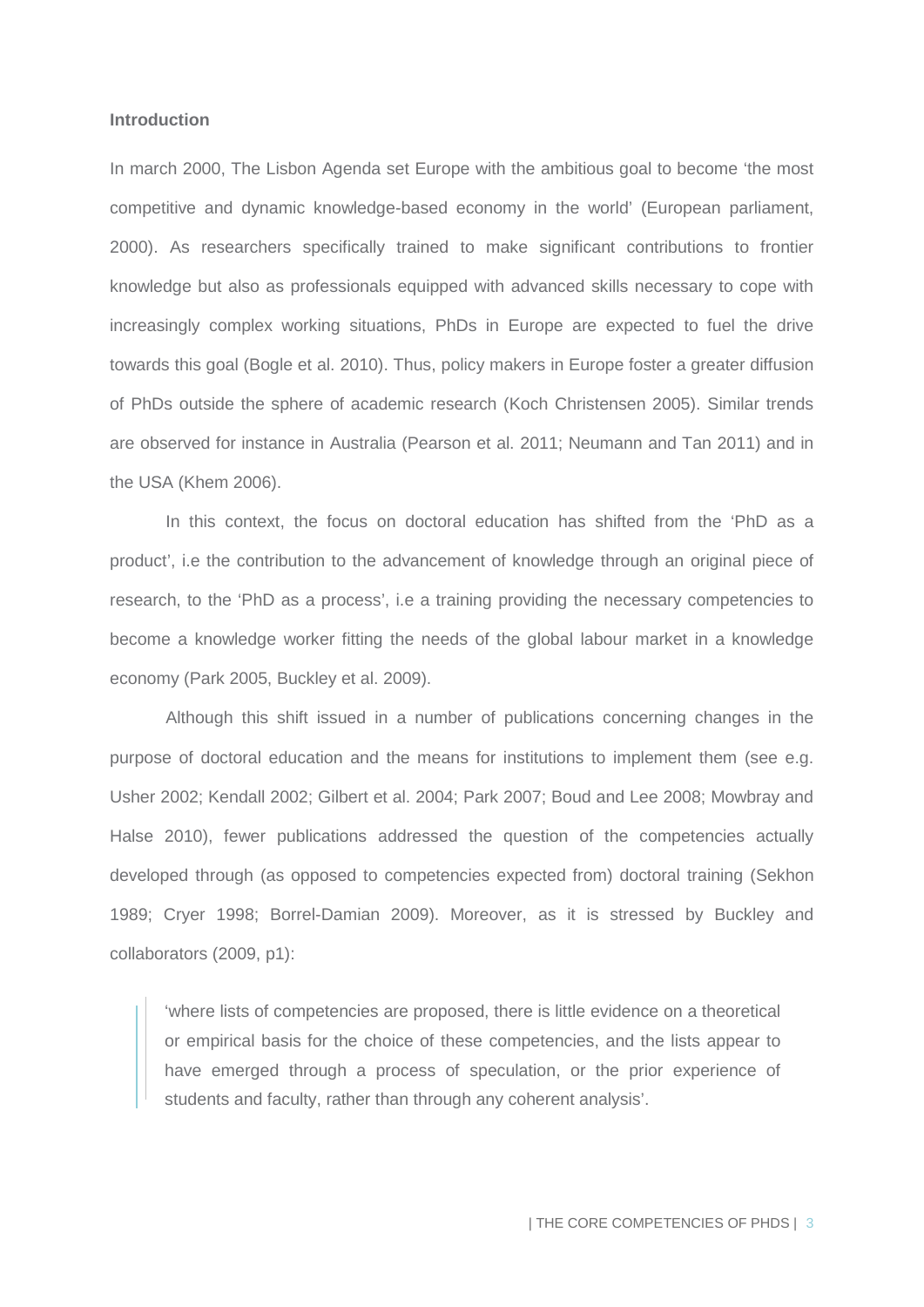This is a critical issue in France where PhDs are not necessarily well-known by companies. Indeed, some companies still merely consider PhDs as experts, lacking a more comprehensive understanding of the wider range of their competencies (Fixari and Pallez 2005; Olivier et al. 2007; Angelier et al. 2009; Grivillers et al. 2010; Baby 2010). This also holds true for PhDs themselves who are not necessarily aware of the competencies they could bring to the global employment market (Fixari and Pallez 2005; Calmand 2010; Grivilliers 2010). Providing both of them with a clearer picture of the competencies developed through doctoral training is therefore likely to facilitate the career development of PhDs in the global employment market.

More recently, Mowbray and Halse (2010) conducted a qualitative survey on PhD students about the competencies they developed during their PhD irrespective of their particular discipline. They used a systematic data analysis procedure, the grounded theory method (Strauss and Corbin 1998), to derive a model of the competencies developed through the PhD. As they acknowledge it, however, their study is based on data collected from only one university in Australia and includes only 20 PhD students. Furthermore, PhD students might not be the adequate population to study competencies developed during doctoral training since 1) they have not finished it entirely and 2) PhD students might not be well aware of the competencies they have developed (see e.g. Cryer 1998), in particular because they haven't had the opportunity to exercise these competencies in other professional contexts.

In this article, we present the results of a survey on PhDs competencies including 2 794 PhDs who graduated from universities all over France, representing a wide range of disciplines (in Exact Sciences and Humanities) and ages (from 24 to 90 years). A suitable statistical analysis enabled us to determine the 'core' competencies of doctorate holders, i.e. the competencies that have the same probability of being developed through the PhD irrespectively of the discipline, the date of graduation and other factors that will be discussed later. This analysis provides a sound basis to define the outcomes of doctoral education in France in terms of competencies.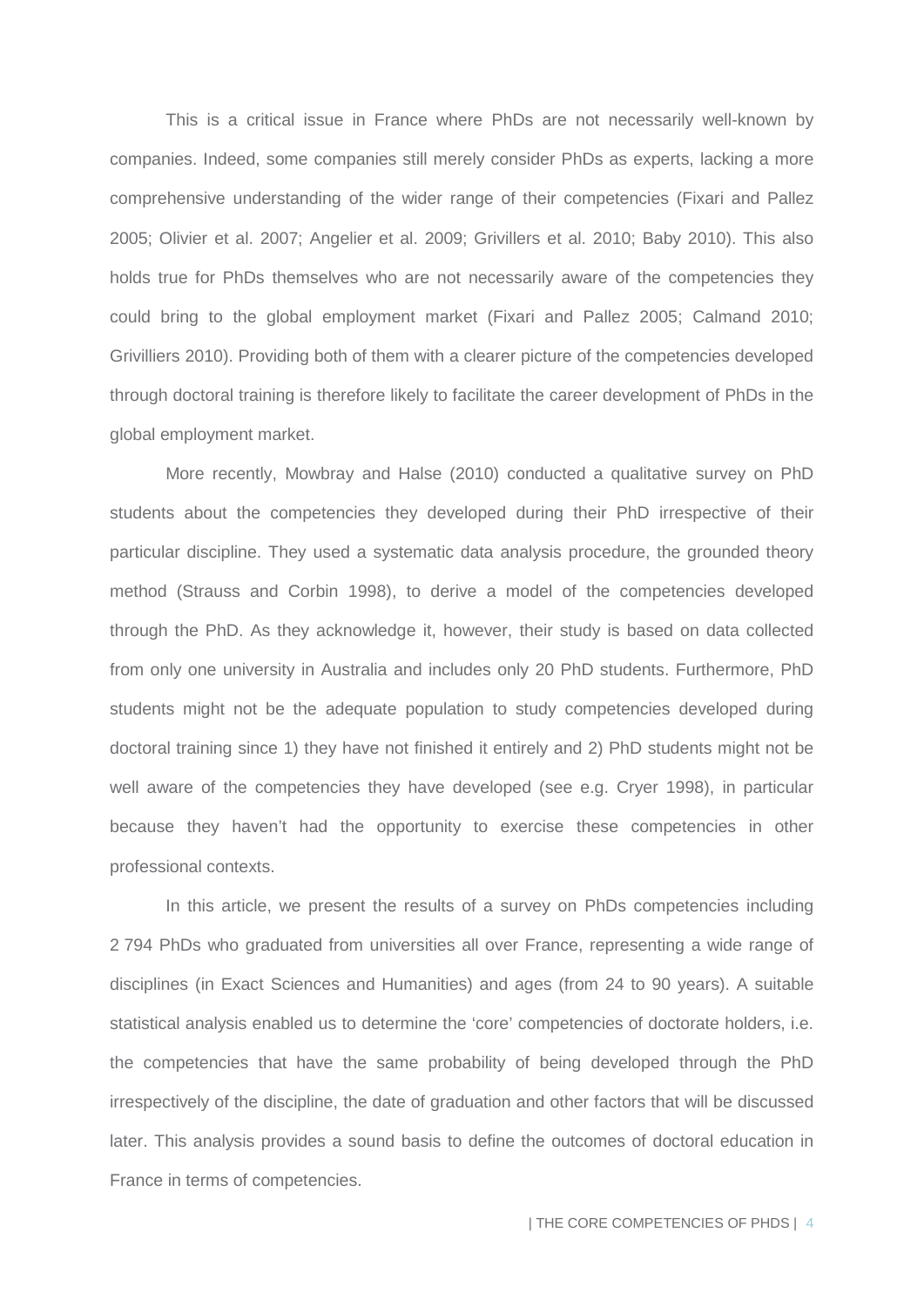#### **Scope**

Before discussing the methodology of our study, it is important to first clearly define its scope. The definition of the term 'competency' has long been a matter of debate (for a recent review on this matter, see Abdullah and Sentosa 2012). According to Hoffmann, two main meanings for the term 'competency' can be identified. The first meaning is related to 'outputs', i.e competent performance while the second is related to inputs, i.e. the 'underlying attributes, required of a person to achieve competent performance' (Hoffmann 1999). A similar distinction is proposed by Le Boterf (2011) who emphasize the distinction between 'competencies' and 'competence' claiming that a professional may dispose from a wide range of competencies while not being able to act with competence. According to Le Boterf, 'competencies' constitute the available resources that a professional should be able to suitably mobilise and combine to adequately address professional situations, i.e. to act competently. The scope of this study is focused on the 'competencies', i.e. the resources available to doctorate holders to act competently.

#### **Method**

The main originality of our method is that no competencies were suggested or provided in the survey questionnaire. This way, the participant answers were neither biased nor restricted by a pre-defined list of competencies. Data related to competencies were collected through open-ended questions answered in semi-free text, taking the form of short linguistic expressions separated by commas as in the example above:

'Question: please provide a comprehensive list of the competencies you have developed during doctoral training.

Answer: knowledge in Biotechnology, project management, critical mind, perseverance …'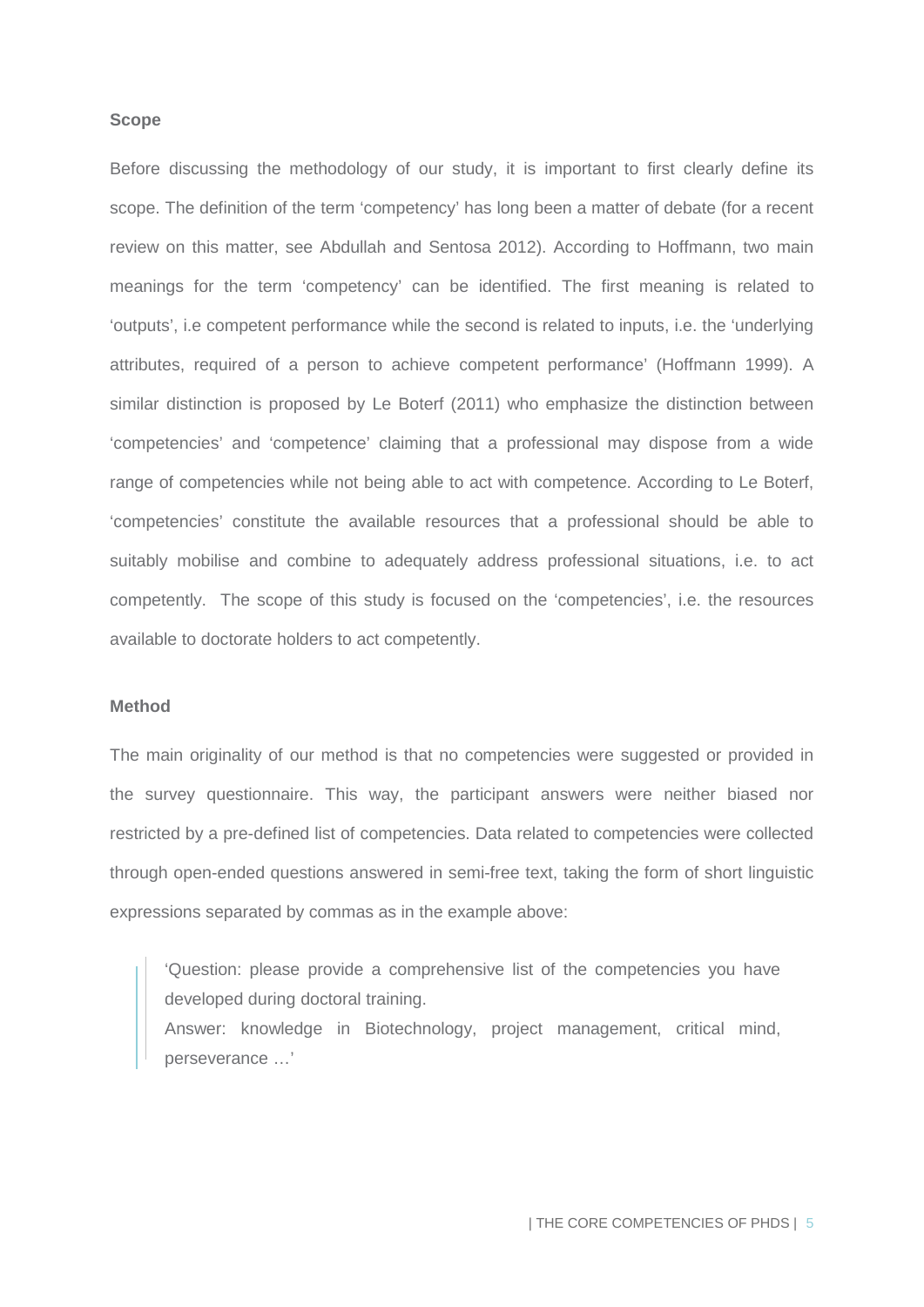To quantitatively analyze the data, we first built a competencies reference framework synthesizing all the competencies that had been mentioned by the participants. Answers from the participants were then coded in the terms of this competencies reference framework to perform statistical analysis. In this article, we present the statistical analysis dedicated to the identification of the 'core' competencies of PhDs.

#### *Building of the competencies reference framework*

The first step to build the competencies reference framework was linguistic normalization (Arampatzis et al. 2000). The goal of linguistic normalization is to map different but semantically equivalent terms or expressions onto one canonical representative term or expression and therefore account for possible equivalence between natural expressions or terms referring to competencies. For instance, some participants mentioned their "capacity to manage a project" and others mentioned "project management skills". Such expressions should be pooled together. Normalization of the data was performed through combining morphological normalization, more usually refered to as "stemming", with lexico-semantical normalization, to take into account possible synonymy or polysemy between terms or expressions (Arampatzis et al. 2000). A total of 16 000 expressions or terms related to competencies were identified in the survey questionnaires and first pooled into 500 clusters of semantically close expressions. These clusters were inspected by human resources specialists to assess their relevance and consistency and then labeled. When necessary, clusters were split into smaller, more consistent clusters.

In a second step, clusters were hierarchically organized into an ontology to take into account the different levels of precision observed in the data. For instance, one cluster gathered expressions related to 'communication skills' in general (for instance 'ability to communicate' or 'good communication skills') whereas another one gathered more precise expressions related to 'oral communication skills' (for instance 'oral expression' or 'eloquence'). This step was performed by human resources experts using a bottom-up procedure inspired from the grounded theory method (Strauss and Corbin 1998). Clusters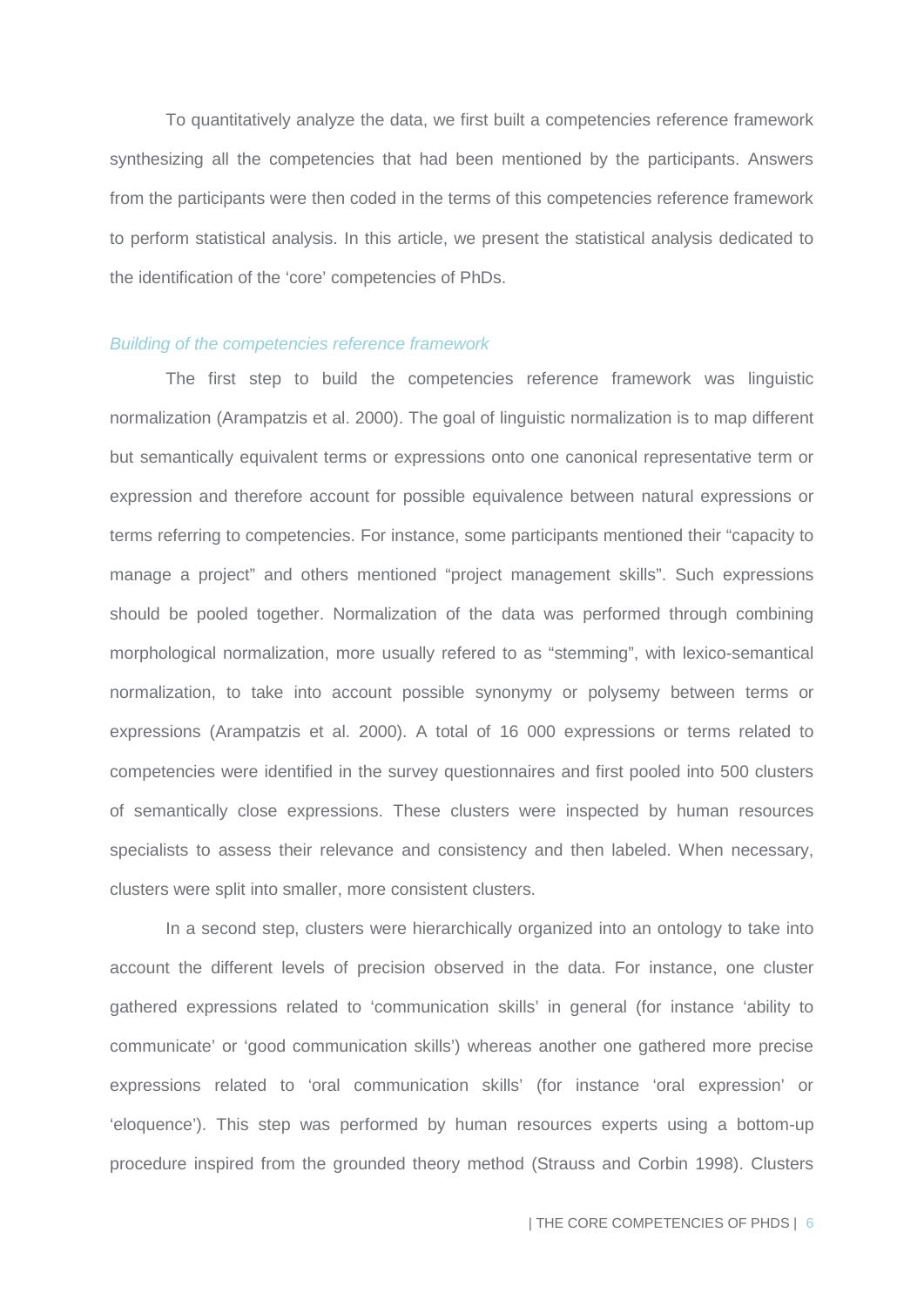related to similar competencies (although semantically different) were first grouped into lowlevel concepts (for instance 'oral communication'). When possible, low-level concepts were grouped into higher level concepts (for instance 'communication'). The process was repeated until no further grouping appeared relevant. The output model is therefore a tree where all the competencies mentioned by participants are represented and organized. The tree obtained through this method is composed of 111 terminal nodes (leafs) organized into 6 major categories, with a maximum of three hierarchical levels. The 6 main categories which emerged from the clustering process are the following:

- (1) Knowledge and specialized technical skills. This includes references to specific fields of knowledge (such as Biotechnology, Quantum Physics, Signal Processing, etc.) and to particular techniques and specialized know-how relevant in the particular context of the doctorate (eg. Polymerase Chain Reaction, Latent Semantic Analysis, Grounded Theory method, etc.). Knowledge and specialized technical skills were not separated because the distinction between them was not always clear in the responses such as, for instance, 'competencies in Biotechnologies', which obviously includes both knowledge and technical skills. Moreover, we do not list all the possible knowledge and technical skills since this list would be potentially infinite. However, we made the distinction between 'mono-disciplinary' and 'pluridisciplinary' knowledge and technical skills.
- (2) Transferable competencies that can be formalized. They correspond to competencies which can be used in a wide variety of professional situations and learned through courses. It includes communication skills, project management skills, IT skills, language skills, commercial skills as well as knowledge of the professional environment (academic or industrial), innovation management (including scientific watch and valorization) and administrative management.
- (3) Transferable competencies that cannot be formalized. They also correspond to competencies that can be used in a wide variety of professional situations but as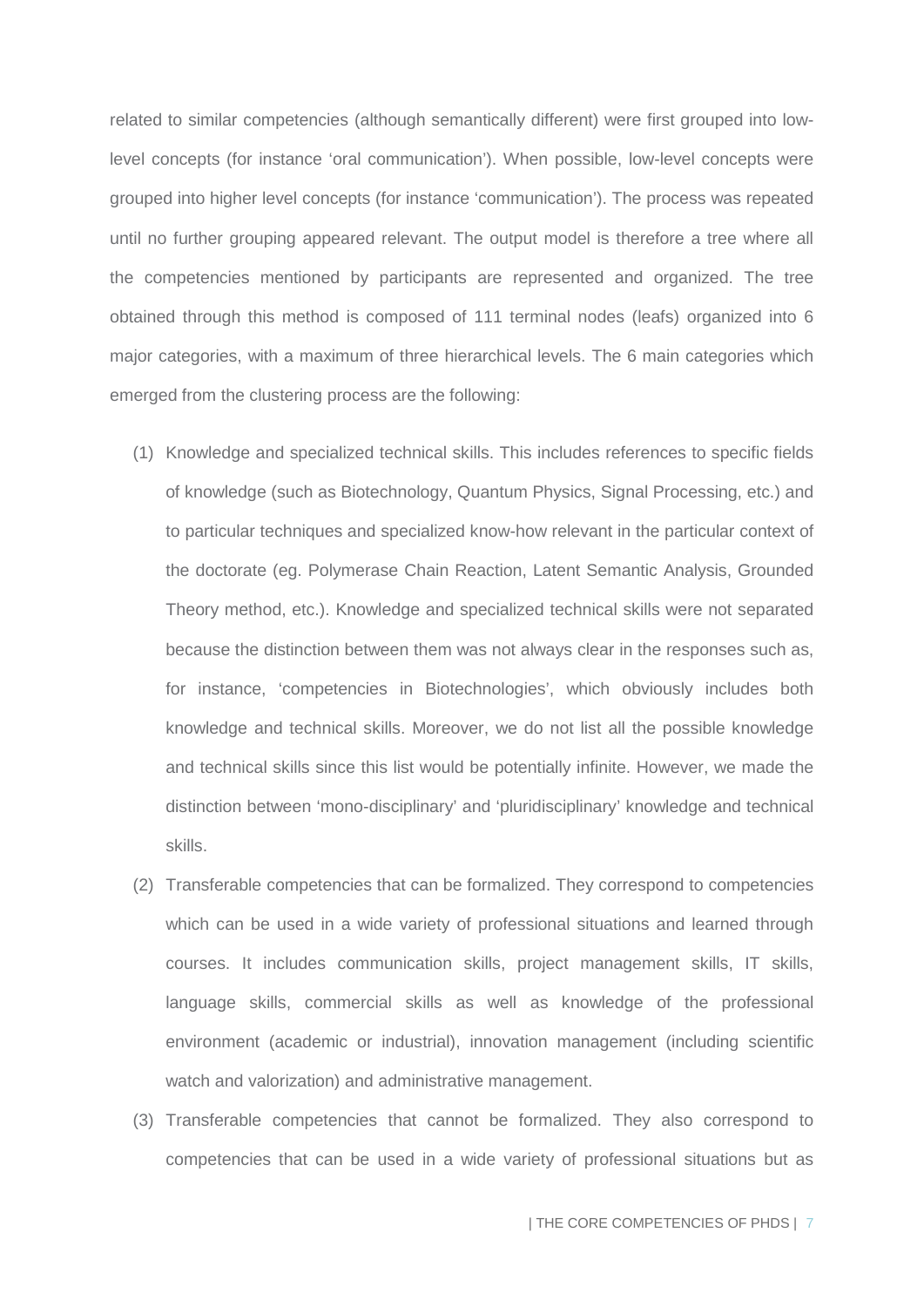opposed to the previous category, these competencies cannot be learned through courses. It includes intellectual capacities, the ability to deal with complex problems (including problem formulation and problem solving), the ability to collaborate (internally or externally), leadership, innovation capacity, a broad vision (including having a broad general knowledge or being able to anticipate), and the capacity to put yourself in question.

- (4) Dispositions. This category includes aptitudes and qualities that complement transferable competencies. For instance, it includes rigor and creativity, as it is possible to manage a project with rigor, or to be creative while designing a communication media. Twenty-five different dispositions were identified in the collected data.
- (5) Behaviors. A total of 32 different behavioral competencies were identified in the collected data. They range from stress management to perseverance including, among others: curiosity, listening to others, resilience, dynamism, patience or honesty.
- (6) Meta-competencies. This last category includes competencies that are useful either to develop one's own pool of competencies or to make a better use of them in professional situations. It therefore includes two different competencies: learning capacity and adaptation capacity.

The competencies reference framework is available in its entirety as online supplemental material.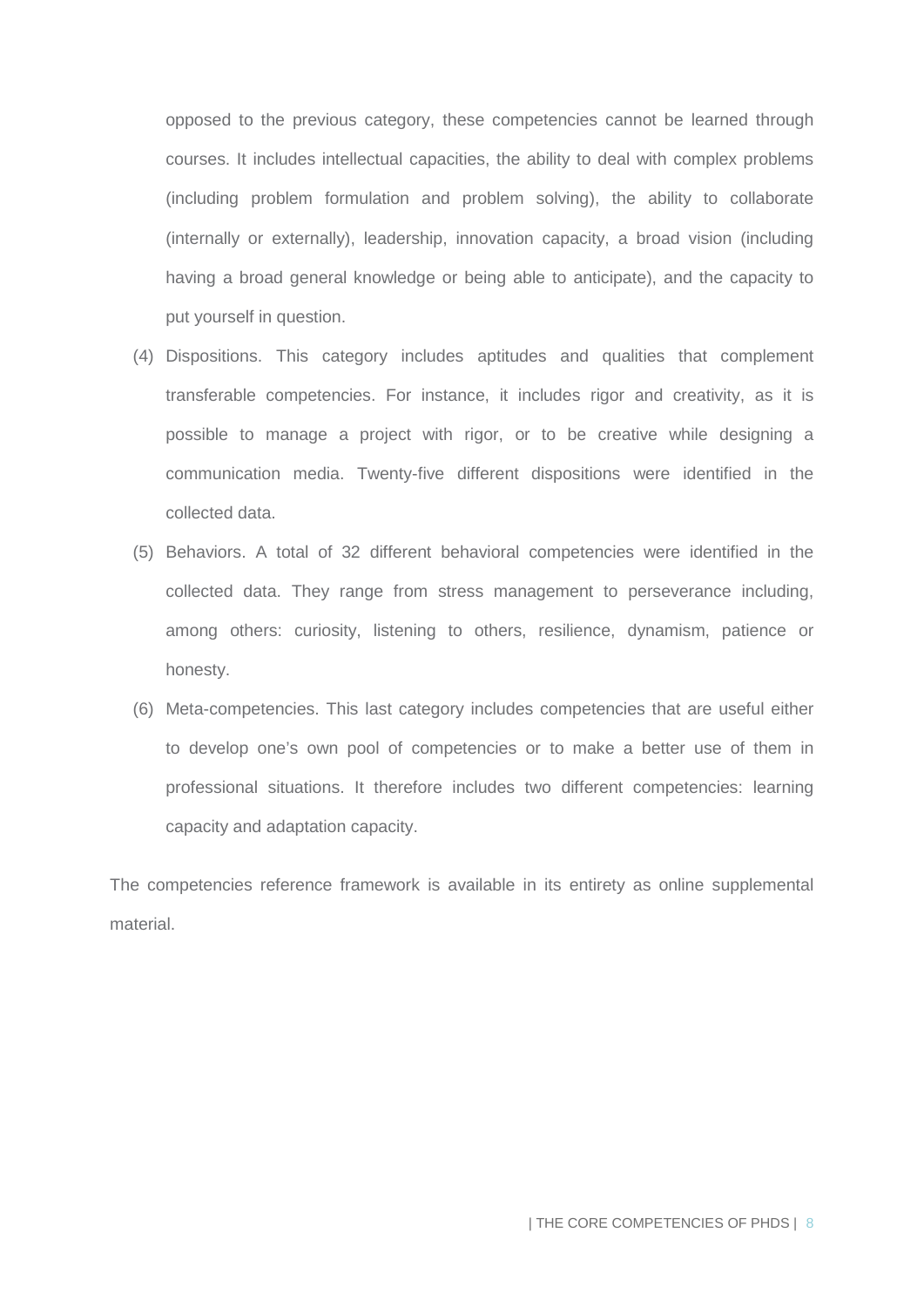#### *Data Analysis*

To statistically analyze the data, questionnaires were entirely represented in the terms of the competencies reference framework: every particular expression or term in the questionnaire was automatically replaced by a code corresponding to the equivalent competency (node) in the reference framework. This way, it was possible to count the number of occurrences of every node in the tree. The actual indicator we used is the cumulated number of occurrences which is the sum of the number of occurrences of a particular node and of the number of occurrences of all its sub-nodes (childrens). It means that a participant who cited, for instance, 'oral communication skills' will also be counted as someone who cited 'communication skills' more generally. In the rest of this article, the term 'number of occurrences' will always refer to the cumulated number of occurrences.

The main goal of the statistical analysis was to identify which competencies of the reference framework have the same probability to be developed by PhDs irrespectively of five different factors that could possibly influence the development of competencies during doctoral training, respectively:

- (1) The discipline of the doctorate (Table 1)
- (2) The date of graduation (Table 2)
- (3) Possible activities complementing doctoral training including (as defined by the French Ministry of Higher Education and Research): 1) teaching, 2) consulting for companies, 3) valorization of research outcomes and 4) scientific mediation.
- (4) The financing mode of the doctorate including: 1) being specifically paid for realizing the doctorate, 2) realizing the doctorate while exercising another qualified professional activity (e.g. teaching) and 3) realizing the doctorate while exercising another unqualified professional activity.
- (5) The source of the financial support including: 1) financial support from the University, 2) financial support related to a particular project (e.g. a project financed by the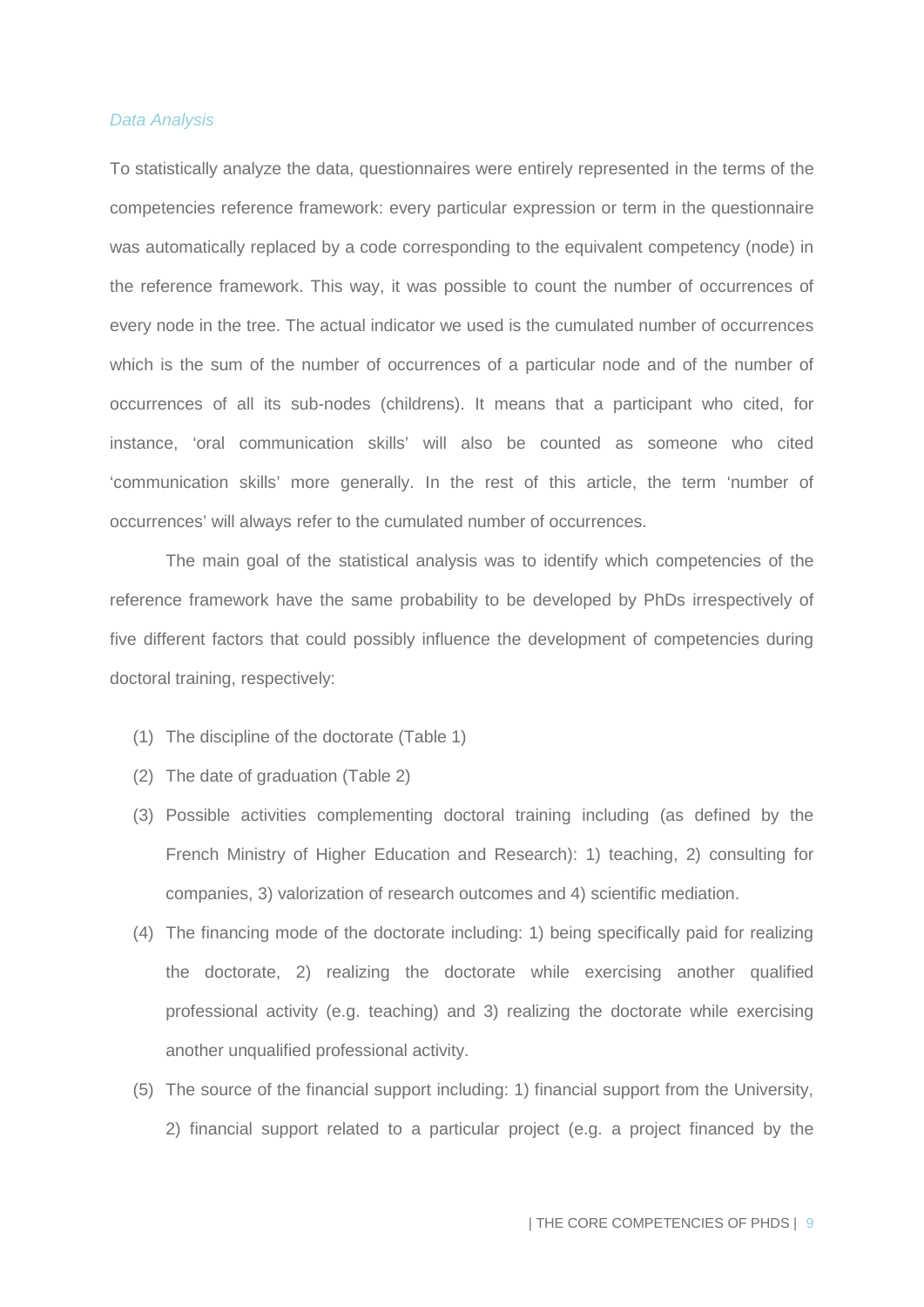National Research Agency or the European Union), 3) financial support from both a company and the government (CIFRE) and 4) financial support from other sources.

To study the influence of these factors over the development of competencies during doctoral training, we focused on PhDs answer to the question: 'please provide a comprehensive list of the competencies you have developed during doctoral training'. We then analyzed the distributions of the number of occurrences of each competency in this particular question over the modalities of each of the 5 factors.

More precisely, we used two statistical criteria. The first one was an influence criterion: the Chi² goodness-of-fit test. This test assessed whether the probability of occurrence of a particular competency was significantly influenced by the different modalities of a particular factor (for instance whether the probability that a participant mentioned 'oral communication skills' was significantly influenced by its discipline). The Chi² goodness-of-fit test therefore enabled us to compare the distribution of the number of occurrences of each competency according to each factor with respect to the actual distribution of the number of participants according to each same factor respectively.

Each competency was tested with respect to the five different factors (Microsoft Excel spreadsheet goodness-of-fit test, alpha level .05). Independence assumption on the Chi<sup>2</sup> square test was verified ensuring that the sum of the cells in each contingency table was equal to the number of observations. The expected number of occurrences in each modality was also controlled: if it was inferior to 5, the test was considered as void and the competency was discarded from the set of potential 'core' competencies. If none of the five tests appeared significant, the competency was kept as a potential 'core' competency<sup>1</sup>, as none of the studied factors appeared to have an influence on its occurrence in participants' answers.

An evaluation of the power of the Chi² goodness-of-fit test was nevertheless required before declaring these competencies as 'core' competencies. The power of a test is defined as the probability to detect an influence in a particular sample of a population knowing that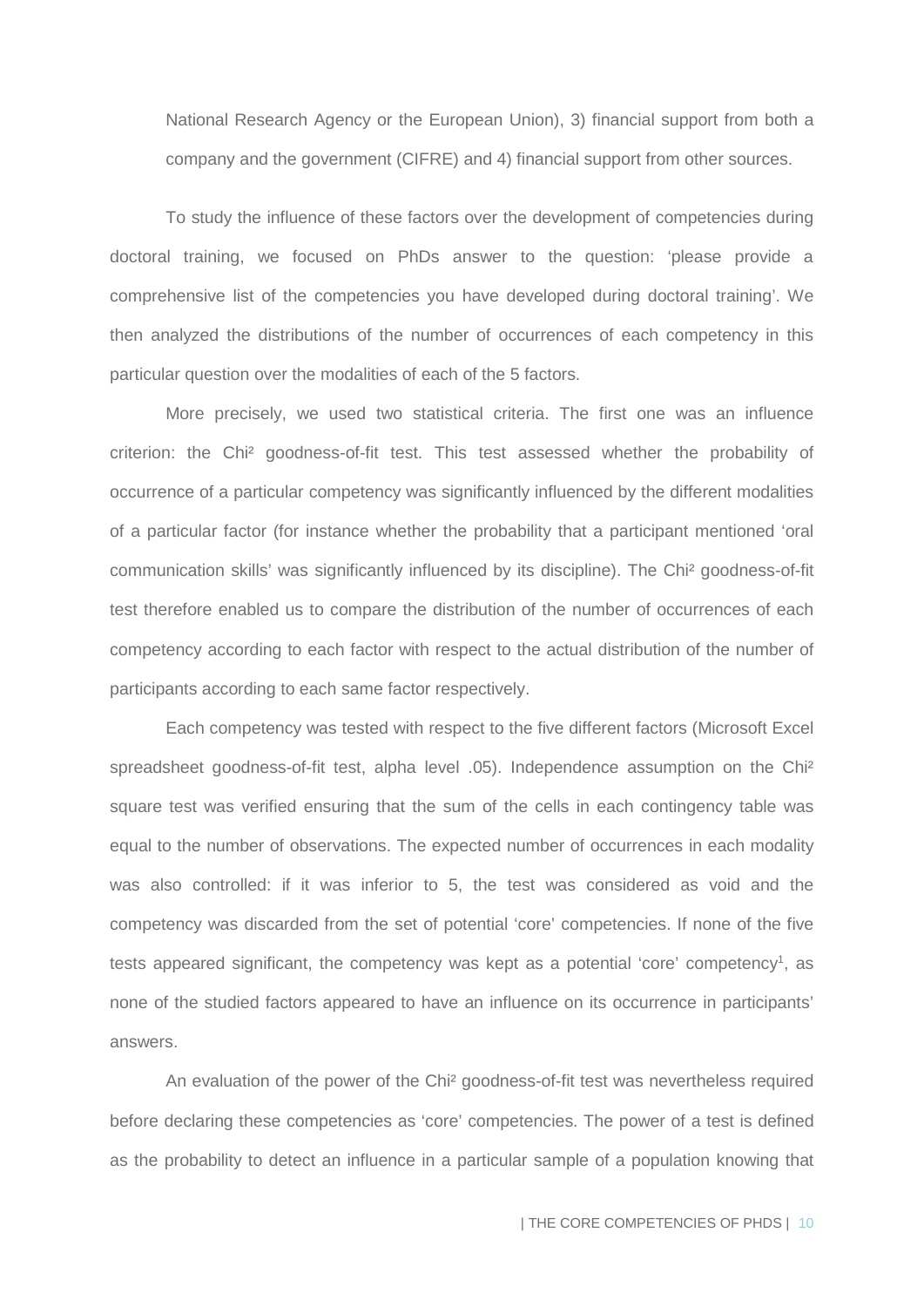this influence actually exists in the whole population (in mathematical terms, the power of a statistical test is the complement of the 'beta' error of this test). Therefore, the power values of the tests we performed on the number of occurrences of competencies provide an additional indication as to which a competency could be considered as a 'core' competency of PhDs. For that reason, we calculated the power of the Chi² test for each of the potential 'core' competencies. Only the competencies for which the Chi² test's power was superior to 0.7 were kept as 'core' competencies, which means that there was at least 70% probability to detect an influence in the sampled data if it actually exists in the whole population<sup>2</sup>. They constitute the final 'core' competencies of doctorate holders.

We lastly computed the mean citation rate of each 'core' competency. By definition of the 'core' competencies, this rate is not influenced by any factor considered in this analysis.

#### **Participants**

The data used to perform our analysis were extracted from a survey we conducted in 2011 to assess the competencies of PhDs in France and their adequacy with the needs of employers. This survey included three different questionnaires dedicated to PhDs, PhD students and employers respectively that were accessible on an Internet website from the 4<sup>th</sup> of April to the 29<sup>th</sup> of August 2011. Overall, 2794 PhDs, 1783 PhD students and 136 employers answered the survey.

All the questionnaires included open-ended questions dedicated to competencies that participants had to answer in free text. The whole amount of text data related to competencies collected through the survey (therefore including data from PhDs but also PhD students and employers) was used to build the competencies reference framework. The statistical analysis presented here was performed only on the data collected from PhDs. The critical point with respect to the results presented here is therefore the [representativeness](http://www.wordreference.com/enfr/representativeness) of the PhDs sample.

All disciplines listed by the French 'Research Center on Qualification' (Calmand and Giret 2010) were represented in the PhDs sample. An additional category was considered in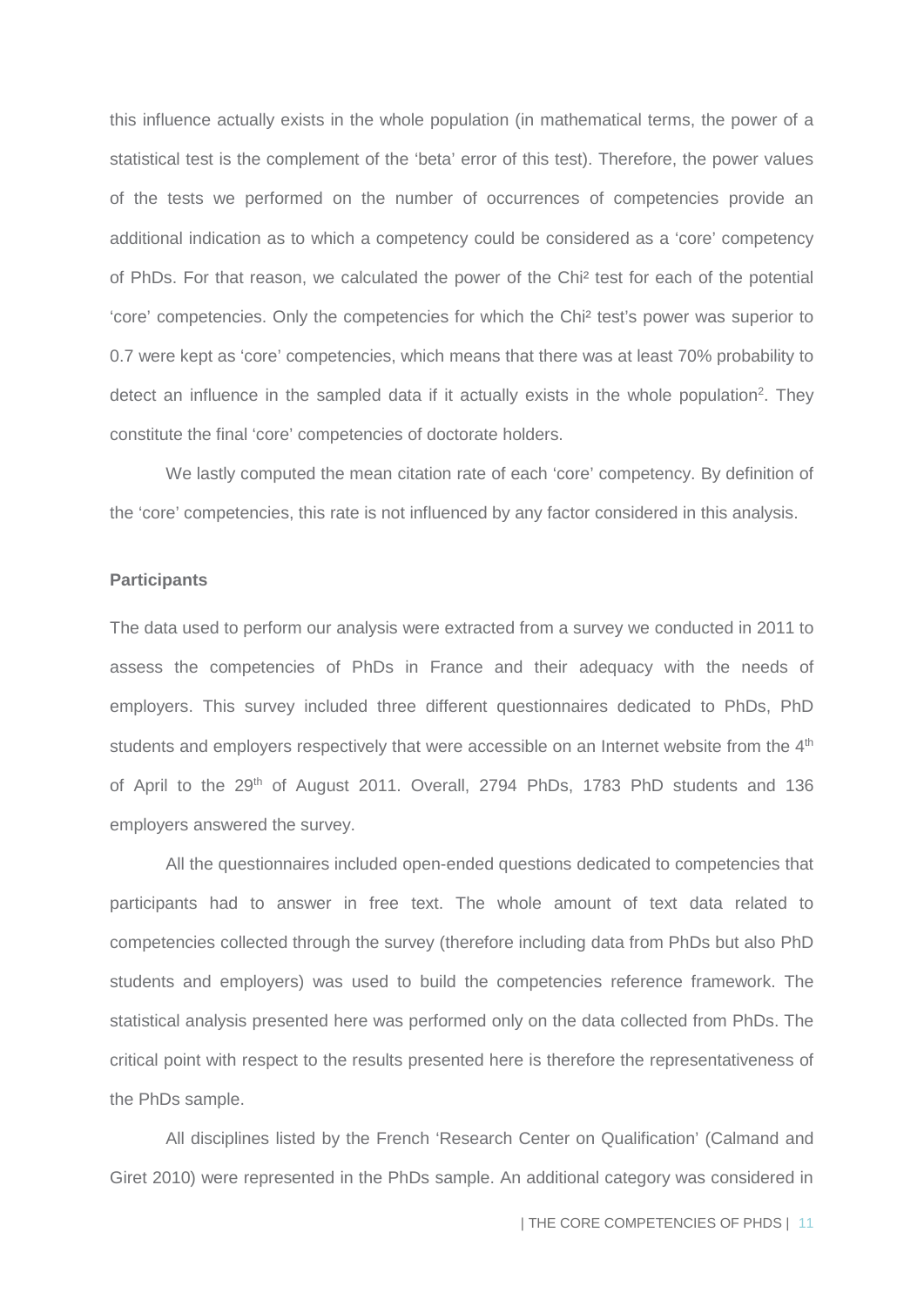our survey: participants who selected more than one discipline where classified as 'Multidisciplinary'. The distribution of the PhDs sample with respect to disciplines is presented in table 1.

To prevent any statistical bias, samples were weighted to fit the actual distribution of PhDs across disciplines in France. As no data concerning the actual distribution across discipline of the whole population of PhDs in France were available, we used, in a first approximation, the distribution across disciplines of PhDs who graduated in France in 2004 (Calmand and Giret 2010). As the 'Multidisciplinary' category was not considered by the Cereq, PhDs from this category were not considered in the weighting process and were not weighted in the statistical analysis.

Ages of the participating PhDs range from 24 to 90 years old with a 32 years old median age. The distribution of participants with respect to the date of their graduation (expressed in number of years prior to the 1<sup>st</sup> of January 2011) range from 1 to 50 years and is presented in table 2.

To control the consistency of our sample with respect to the size of institutions across the national territory, we compared the total number of PhD students in 2009-2010 in 25 institutions as provided by the French Ministry of Research and Higher Education (2010) with the sample size of PhDs in our survey in these 25 institutions respectively. Except for the university 'Pierre and Marie Curie', which was a partner of the project and appeared as an outlier (Cook's  $d = 5.5$ ), the regression analysis showed a significant correlation (p value  $\lt$ 10-4 , R² = 0.7), therefore showing a consistent coverage of institutions at the national level.

#### **Results**

#### *The pool of 'core' competencies of PhDs*

The competencies of the reference framework that have been classified as 'core' competencies of PhDs by the statistical analysis are provided in table 3. The level of the competency in the hierarchy of the competencies reference framework is mentioned. For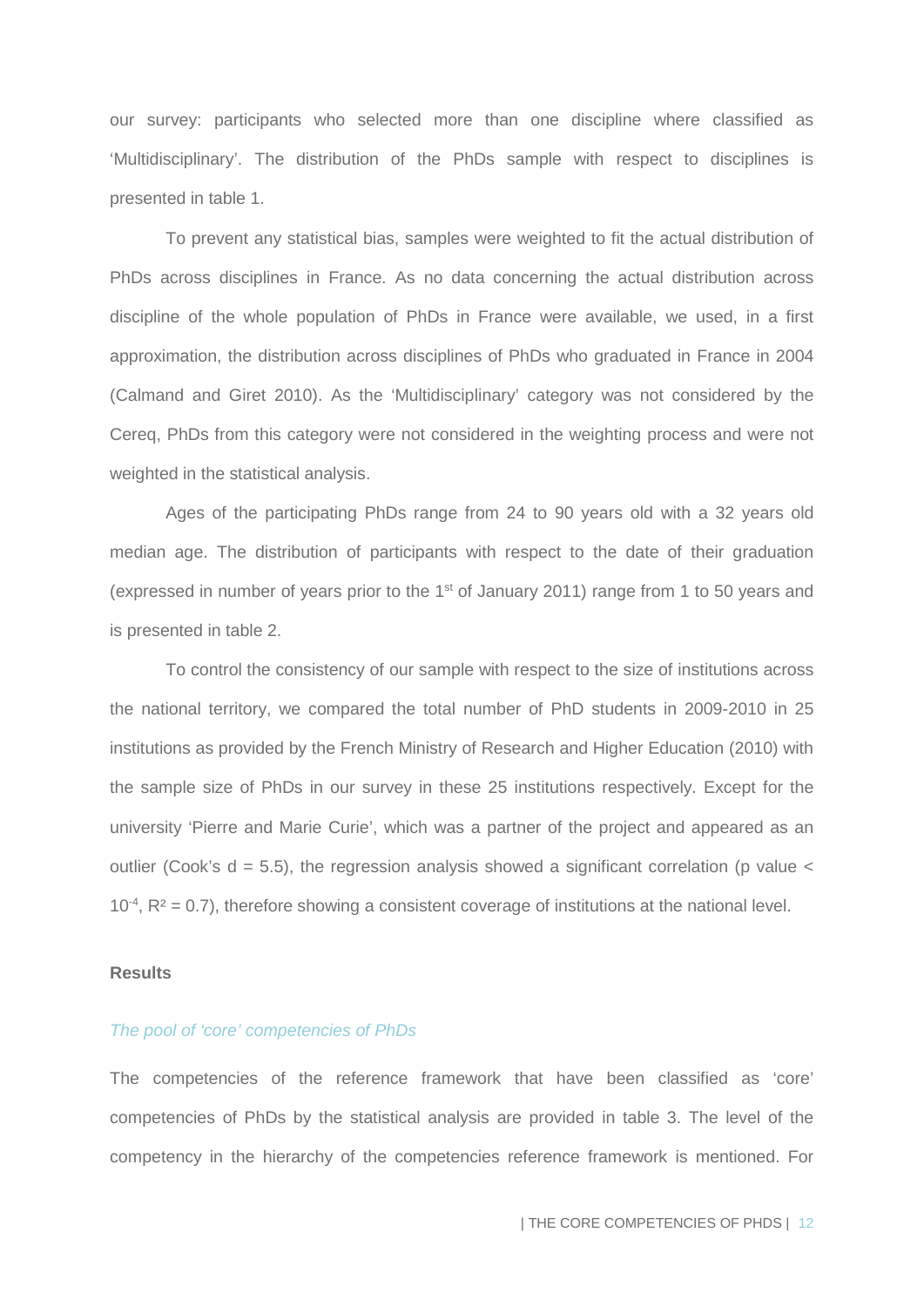each competency, the percentage of doctorate holders mentioning it as developed through doctoral training is also provided (mean citation rate). By definition of the 'core' competencies, this percentage does not significantly depend (alpha level .05) on the discipline of the doctorate, the date of graduation, the possible complementary activities occurring during doctoral training, the situation of the doctorate holder during doctoral training and the source of financial support (as detailed in the 'Identification of the core competencies' section). The minimum value of the statistical power of the Chi² test for each competency over the five different factors is also mentioned (Power).

The first result is that doctoral training, whatever the context in which it occurred, enables the development of competencies in all the six main categories referenced in the framework (level 1). Curiously enough, category A, 'Knowledge and technical skills', is not the most frequently cited category.

The most frequently cited category is 'Transferable competencies that can be formalized' (B) mentioned by 79% of PhDs. In this category, communication skills are most frequently cited (62%) including both written and oral communication skills as core competencies. 'Project management' appears in second position (42%) and includes time management as a core competency. In third position 'Innovation management' is cited by 21% of PhDs and includes scientific watch as a core competency. Lastly, 'Languages' is mentioned by 11% of PhDs.

The second most frequently cited category is 'Transferable competencies that cannot be formalized' (C) mentioned by 68% of PhDs. In this category, cognitive abilities are the most frequently cited (46%). The ability to collaborate appears in second (23%) and includes the ability to work in a team. Finally, the ability to deal with complex problems is mentioned by 18% of PhDs.

Category D, 'Dispositions' appears in third position, with a 64% citation rate close to category C. In this category, three core competencies have been identified: autonomy, with 30% of PhDs mentioning it, rigor (22%) and creativity (10%).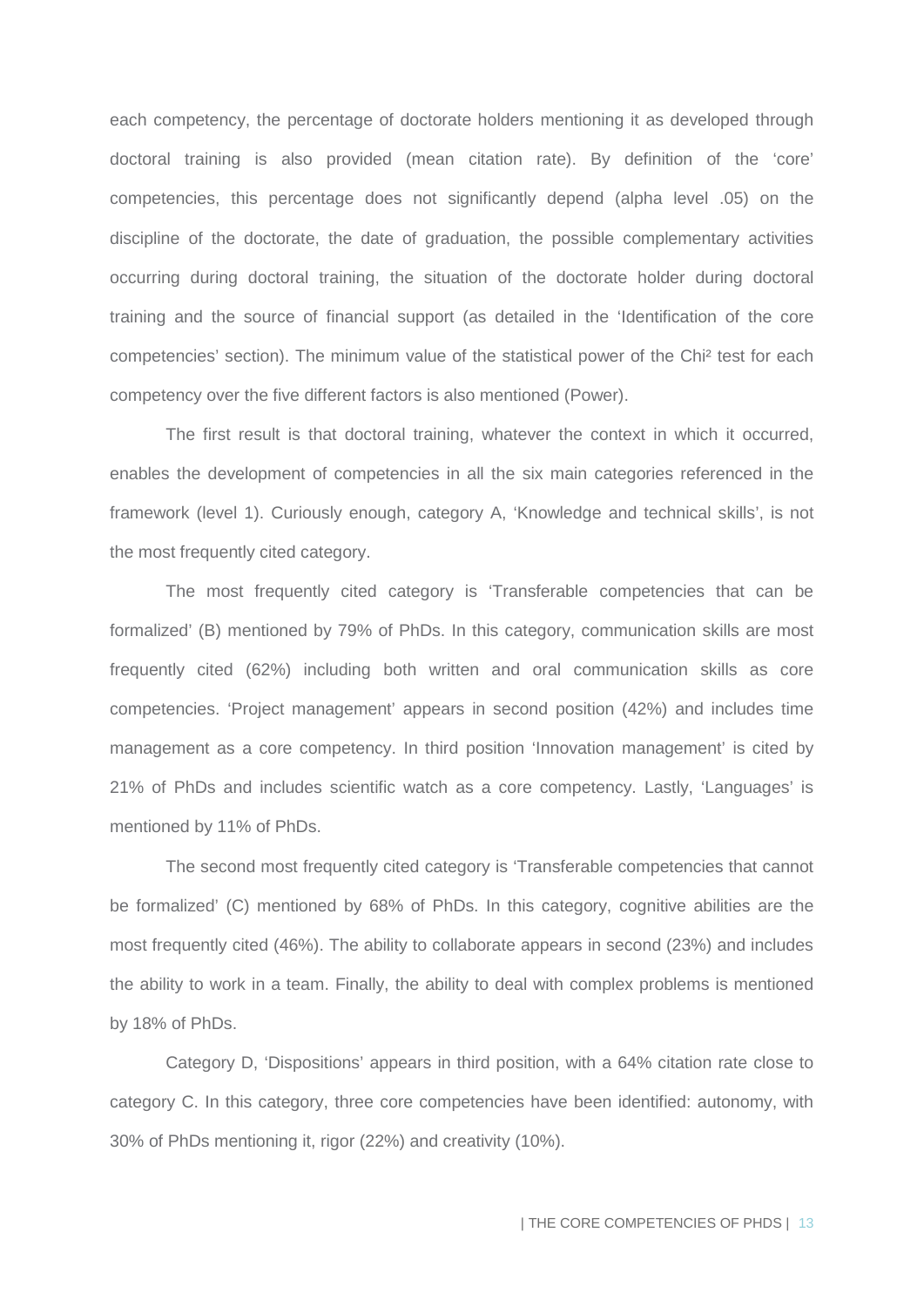'Knowledge and technical skills' (A) appears only in fourth position with 44% of PhDs mentioning it and includes mono-disciplinary (by opposition to pluri-disciplinary) knowledge and technical skills as a core competency with a 42% citation rate.

'Behaviors' (category E) were almost as frequently cited as 'Knowledge and technical skills' with a 42% citation rate. Although many behaviors have been identified through the survey, 'Perseverance' was the only one not to be affected by any factors considered in the statistical analysis. It was mentioned by 19% of PhDs.

Finally, 'Meta-competencies' were cited by 19% of PhDs. They include 'capacity for adaptation' as a core competency mentioned by 16% of PhDs.

#### *Comparison with the international literature*

To compare our results with the literature, we translated the competencies mentioned in two other articles dedicated to the outcomes of doctoral training (Cryer 1998; Mowbray and Halse 2010) into the terms of our competencies reference framework. These articles were selected because they share the same goal as our study: to provide an overview of the competencies shared by PhDs irrespectively of the discipline or the particular context of doctoral education. The results of this comparison with respect to the 'core' competencies identified in our study are presented in table 4.

Almost all the 'core' competencies identified in our survey were mentioned in the two other articles. Two identified 'core' competencies were not mentioned in any of the other studies, respectively 'Languages' and 'Rigor'. The reason why 'Languages' is missing in the other studies lies in the fact that they were performed in English speaking countries where practicing English therefore corresponds to competencies in 'Communication' more than in "Languages'. The case of 'Rigor' is more delicate to interpret. The reason why this competency was not mentioned explicitly in the other study may be because it was considered either as a part of cognitive skills or as a part of research knowledge and technical skills. Another difference is the case of 'Ability to work in a team'. Actually, this competency is mentioned by Cryer (1998) but, in her opinion, it concerns only 'students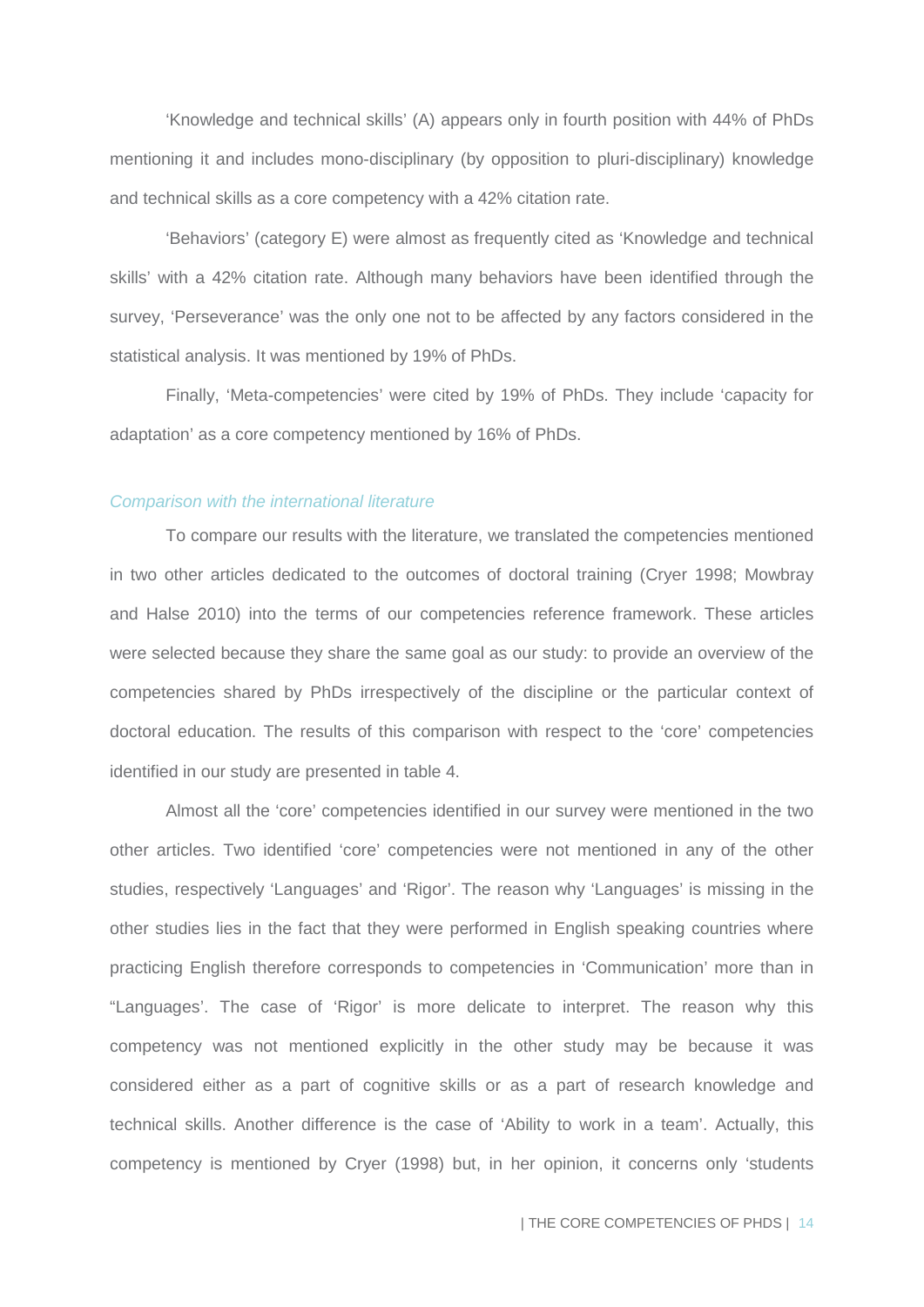working on group projects, which is most common in the sciences'. What our study reveals is that if, indeed, not all PhDs had the occasion to develop team working (this competency was mentioned by only 15% of PhDs in our study), there is no significant difference in France between PhDs in Science and in the Humanities with respect to this matter.

Reciprocally, four competencies were mentioned in both the other studies while not being identified as 'core' competencies in our results: 'Financial management', 'Critical thinking', 'Resilience' and 'Ability to find solutions'. "Financial management" and "Resilience" were not mentioned frequently enough by the participants to perform reliable statistical analysis on their number of occurrence. It is therefore an open question as to whether they can be considered as 'core' competencies of PhDs. Nevertheless, 'Resilience' is close to 'Perseverance' which has been identified as a 'core' competency. 'Critical thinking' and 'Ability to find solutions' have indeed been mentioned by participants in all disciplines, but they were significantly more frequently mentioned by participants in 'Exact' Sciences than in the Humanities and, for that reason, were not identified as 'core' competencies.

Our study also provides a quantitative measure indicating how frequently each competency has been mentioned by PhDs (the so-called 'Citation Rate'). This measure should not be confused with the actual frequency with which competencies are developed during doctoral training. Indeed, as no competencies where provided in the survey questionnaire, participants may have forgotten to mention some of the competencies they developed during doctoral training. For that reason, the 'Citation rate' is likely to underestimate the actual frequency to which competencies are developed during doctoral training. To further examine this question, we compared our results with the study realized by Sekhon (1989) on PhDs in mathematics. In this latest study, participants were provided a set of competencies, therefore preventing participants from forgetting them. For each competency, they had to notify whether their doctoral training enabled them: 1) to develop it, 2) to develop it to an extent or 3) did not enable them to develop it. Since, in our study, there is no distinction between 'developed' and 'developed to an extent', we used the sum of the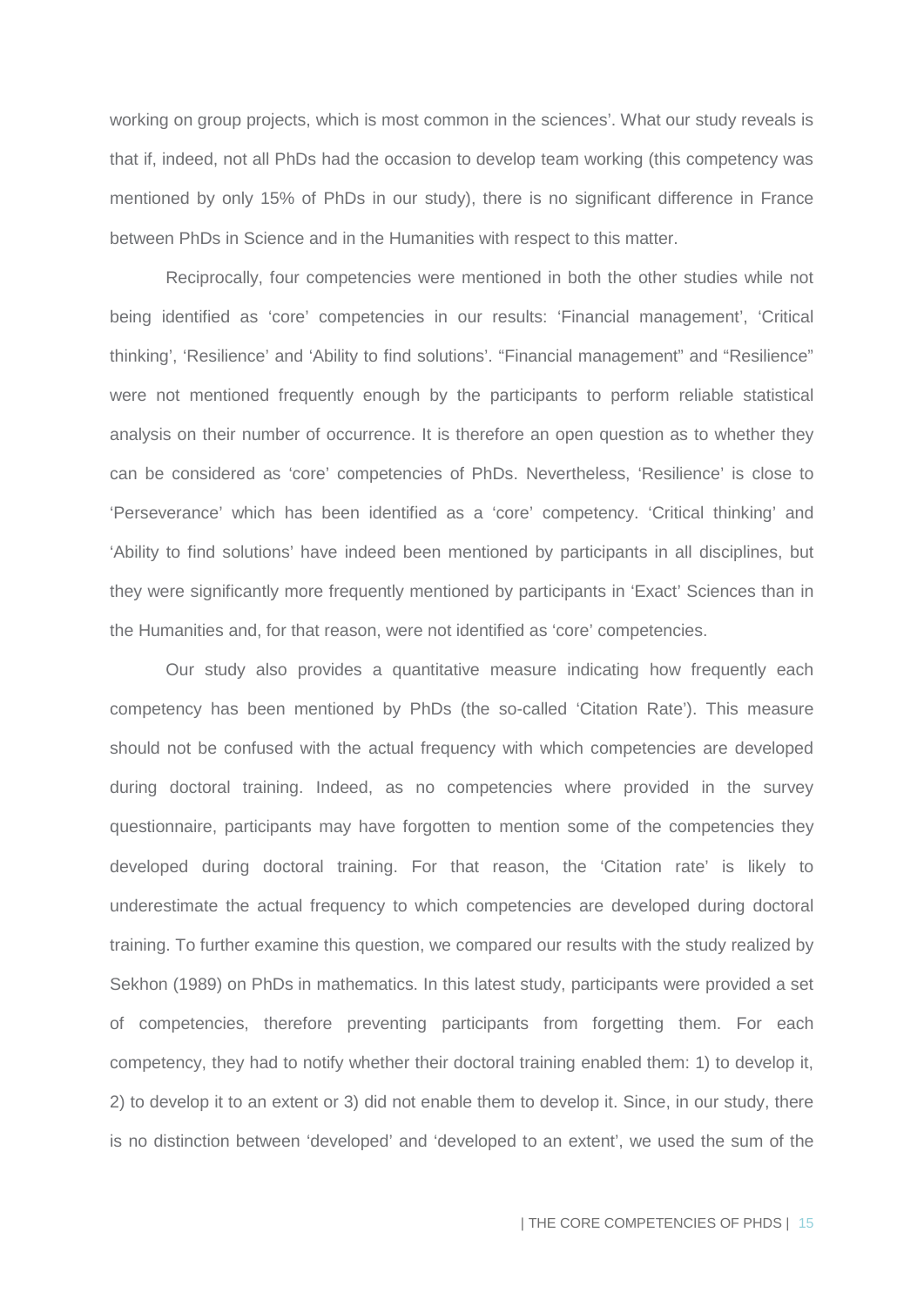first and second choice answer rates in Sekhon's study to make the comparison with our citation rates through a linear regression.

The way competencies are expressed differs in both studies. Nevertheless, we identified seven competencies that can reasonably be matched between the two studies. They are reported in table 5. As three different competencies in Sekhon (1989) could be included in our item 'Monodisciplinary knowledge and technical skills', we used the mean of their respective answer rates. All the considered competencies belong to the pool of 'core' competencies identified in this study. By definition, the citation rates of these competencies do not depends on the discipline. They can therefore be compared to the answer rates obtained by Sekhon (1989) on PhDs in Mathematics.

The result of the linear regression between the answer rates from Sekhon (1989) and the citation rates from our study is shown in figure 1. As expected, answer rates measured in the study by Sekhon (1989) are higher that the citation rates measured in our study. The average difference is 37%, as determined by the intercept of the regression analysis. However, citation rates from our study appeared linearly correlated with the answer rates from Sekhon (1989): the regression analysis shows a significant coefficient of determination  $R<sup>2</sup> = 0.68$ , significant at the .05 alpha level of confidence. It corroborates that the relative differences observed between our competencies' citation rates provide reliable information about the relative extent to which these competencies are developed during doctoral training. Moreover, the equation of the trend curve derived from the linear regression analysis ( $y =$ 1.25x+37), applied to our citation rates, can be used to provide an estimation of the actual extent to which our 'core' competencies are developed during doctoral training.

Interestingly enough, this gap between the spontaneous citation rates in our study with respect to the answer rate from the Sekhon (1989) study (where competencies were provided in the questionnaire) demonstrates how difficult it might be for a PhD to provide a comprehensive overview of the competencies developed through doctoral training. It therefore demonstrates the interest to clarify the outcomes of doctoral training in terms of competencies.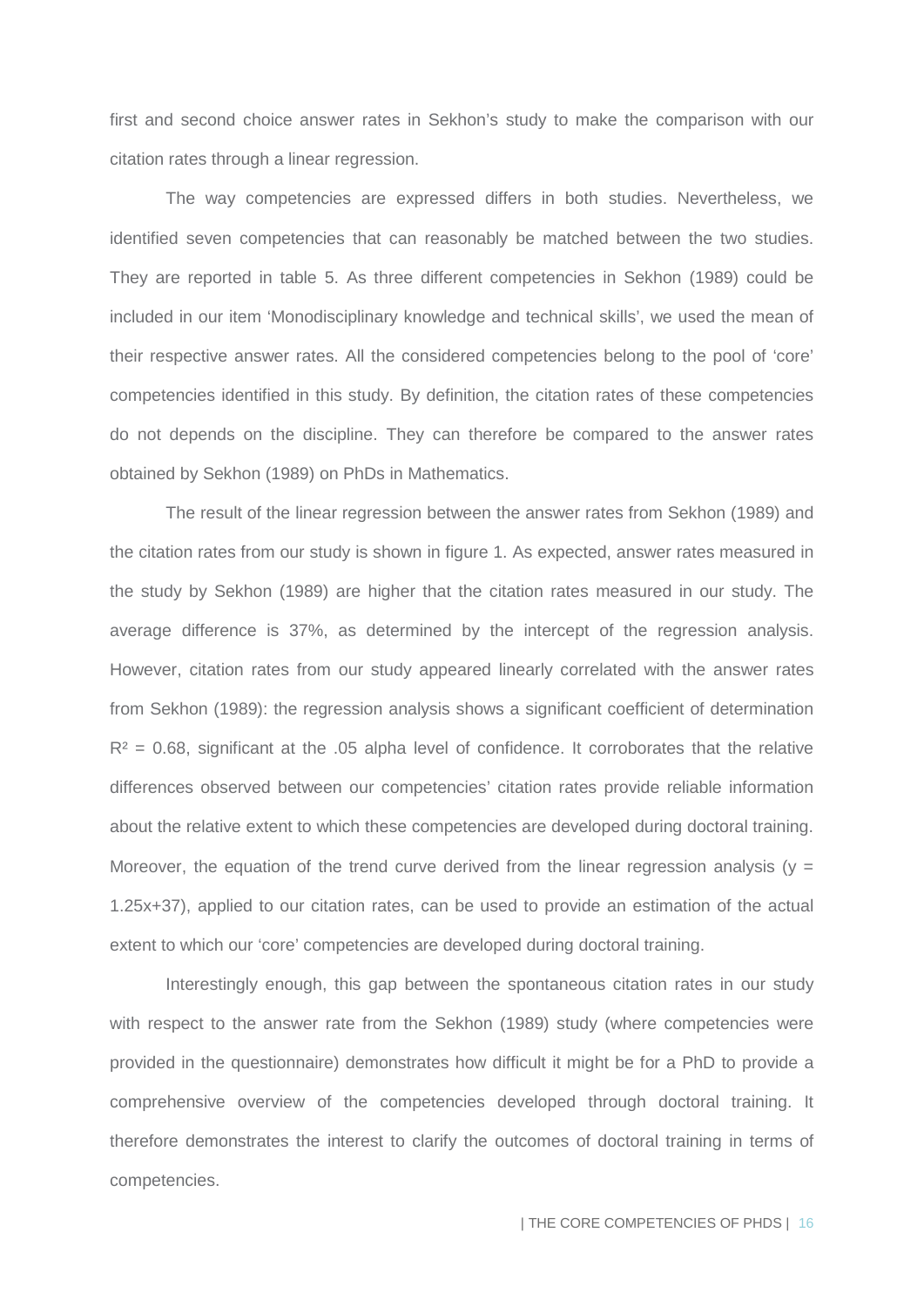Apart from a good overall correlation, the comparison between our study and the results obtained by Sekhon (1989) also shows interesting second order differences. In particular, the two competencies that deviate the most from the trend curve are 'Autonomy' and 'Ability to work in a team', respectively showing a +17% positive deviation and a -19% negative deviation. It means that, taking into account the methodological differences between the two studies and with respect to our results, PhDs surveyed by Sekhon (1989) more frequently developed autonomy and less frequently developed team working. This observation appears rather self-consistent, providing that the less you work with others, the more you need to develop autonomy. It is an open question whether this observation is related to differences between French and Australian doctoral training or whether it is related to the fact that the study by Sekhon (1989) was realized more than twenty years prior to our study.

#### **Discussion**

With respect to the literature, the main originalities of our method to derive the core competencies of PhDs are the following:

- (1) It is based on a quantitative analysis of data collected from a wide range of doctorate holders, compared to Mowbray and Halse (2010) who performed qualitative analysis over a much more restricted panel of PhD students, and to Cryer (1998) where the competency reference framework emerged from a process that is not explicitely described in her study.
- (2) So as not to influence nor restrict the participants' answers, no competencies were provided in the survey questionnaire, compared with Sekhon (1989).
- (3) Five different factors influencing the development of competencies during doctoral training were studied, whereas in Borrell-Damian (2009) and Mowbray and Halse (2010), only the discipline was considered and in Sekhon (1989), only doctorate holders in Mathematics were surveyed.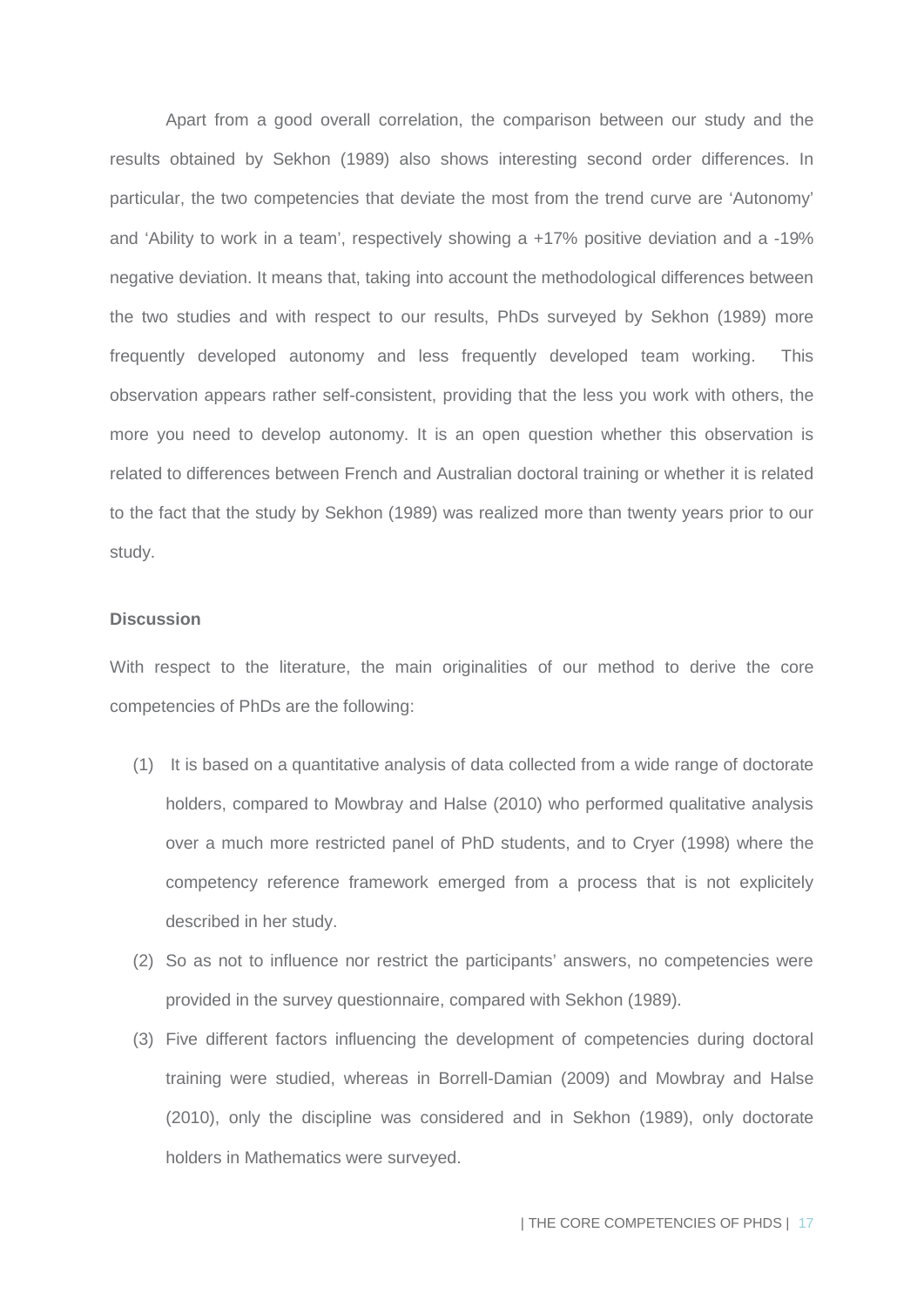The results presented here are therefore strongly grounded on a firm empirical base. In particular, as a main difference with other studies, the identified core competencies have been tested statistically to verify that they have the same probability to be mentioned by PhDs as competencies developed through doctoral training whatever the particular conditions of doctoral education (i.e irrespectively of the five 'factors' mentioned in the 'Identification of the core competencies of PhDs' section). In this sense, this work provides the first empirically and statistically assessed pool of competencies developed through doctoral training.

This does not mean that competencies developed through doctoral education are restricted to this pool. Actually, 105 out of the 111 competencies constituting the third level of the competencies reference framework have been mentioned by at least one PhD as being developed during doctoral training. But, except for the 'core' competencies presented here, these competencies could not be generalized to the whole population of PhDs, either because we detected an influence by one of the five factors considered in our study or because the competency was not sufficiently mentioned by participants to perform a reliable statistical analysis.

Overall, the current analysis on PhDs competencies in France shows a great overlap with the international literature on that matter. This currently argues in favor of a homogeneity between doctoral training outcomes in western countries. However, the existing literature is currently limited to the UK and Australia, and methodological differences may have hidden second order differences. Therefore, we expect this study to trigger further investigations in other countries using compatible methodologies in order to make more detailed comparisons.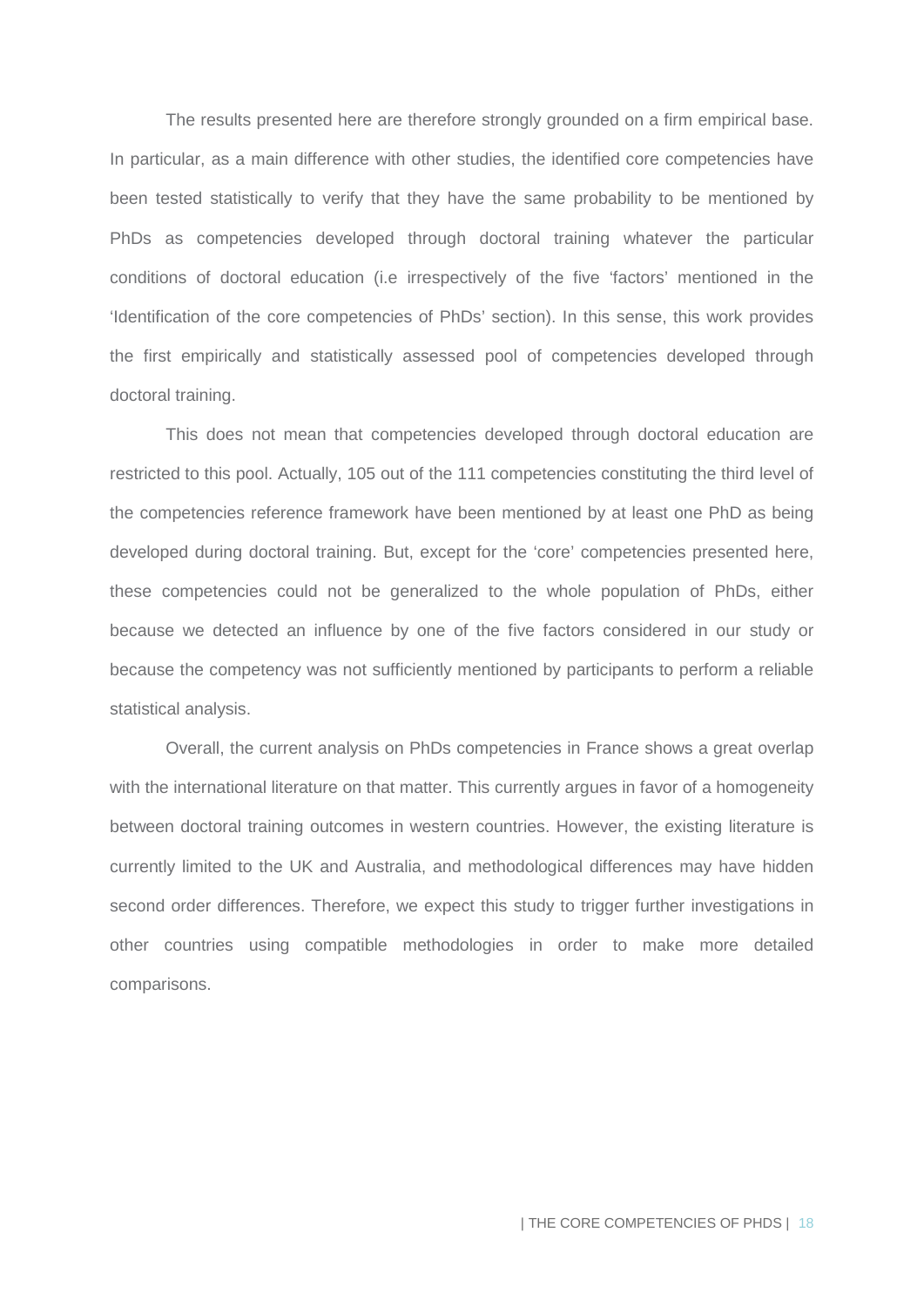#### **Conclusion**

The main conclusion that can be drawn from this study is that, although doctoral training experience can be very different from one PhD to another (depending on many factors such as, for instance, discipline or date of graduation), a substantial part of its outcomes, in terms of competencies, remains constant. This constant part, statistically established and presented here as a set of 'core' competencies, is not limited to knowledge and technical skills. It includes transferable competencies, some of which are not likely to be learned through courses but mainly through practical experience. The PhDs pool of core competencies also includes dispositions, behaviours, and meta-competencies (particularly the ability to adapt one's pool of competencies to different professional situations and contexts). In the framework of the 'as a process' approach to doctoral training (Park 2005), this study therefore demonstrates that PhDs develop a set of common competencies and delineate its boundaries.

This should not overshadow the fact that the outcomes of doctoral training are far from being restricted to this pool of competencies. As it is emphasized by Craswell (2007), 'diversity is the hallmark of higher degree research students'. Indeed, in our study, almost all competencies of the reference framework (105 out of 111 competencies) have been mentioned by PhDs. The pool of 'core' competencies therefore represents only ¼ of all the competencies that can be developed through doctoral training, depending on the discipline, the date of graduation, the complementary activities, the mode and the source of funding.

Furthermore, the doctoral experience cannot be reduced to a mere list of competencies or skills (Gilbert et al. 2004, Craswell 2007, Mowbray and Halse 2010). Contrarily to 'atomistic' descriptions of doctoral experience outcomes through lists of competencies, some recent studies propose a holistic perspective to that question by analysing metaphors used to describe doctoral experience or doctoral candidates (Baptista and Huet 2012, Bégin and Gérard 2013).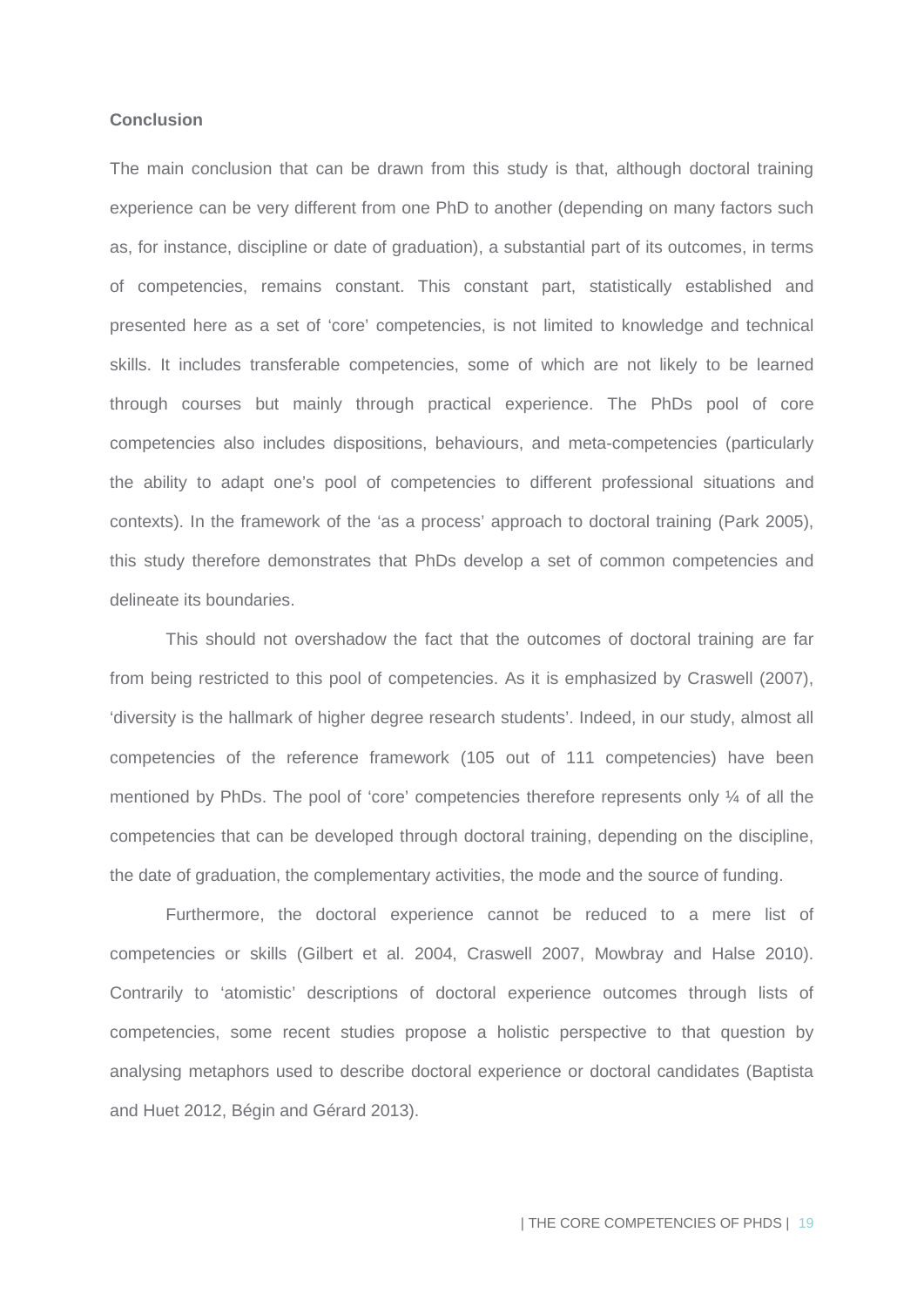Notwithstanding the interest of holistic approaches to doctoral outcomes, competencies, as they are defined and expressed in this article, are central in the recruitment process, from the résumé selection (Bright and Hutton, 2000) to the final decision (Roberts, 1997). They constitute a common vocabulary between doctorate holders and employers. We therefore consider them as a suitable practical tool to help PhDs valuing their doctoral experience in front of recruiters, and to further analyse and highlight the adequacy between doctoral trainings and the needs of the employment market.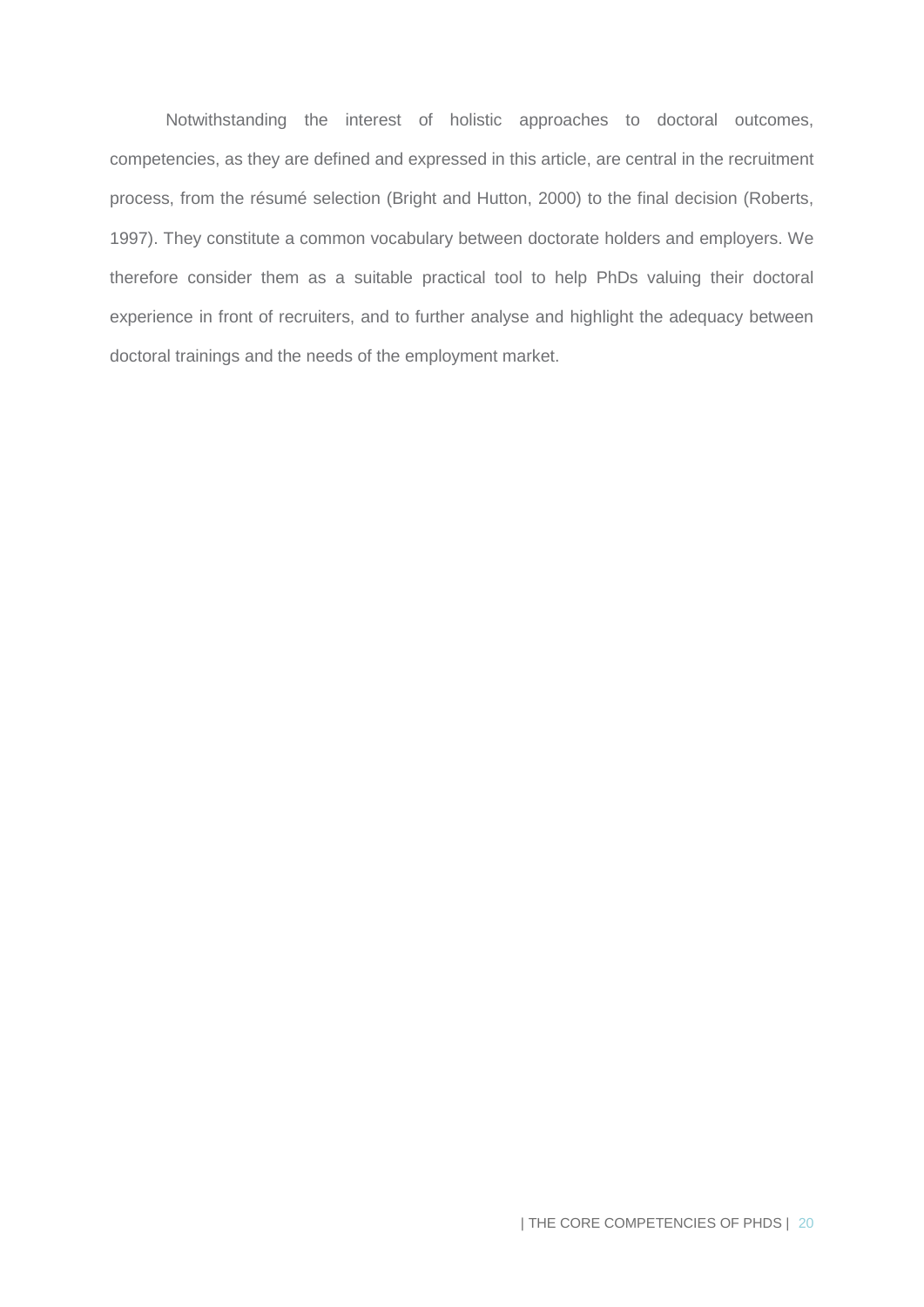#### **Notes**

- 1. Actually, we also considered the size of the effect as defined in Cohen (1988). According to him, if its size is inferior to 0.3, the effect can be considered as small. We therefore considered only effects which sizes were superior to 0.3.
- 2. Consistently with the preceding note, we calculated the Chi2 test power, setting the size of the effect to 0.3.

#### **References**

- Abdullah, A.H. and I. Sentosa. 2012. Human resource competency models: changing evolutionary trends. *Interdisciplinary Journal of Research and Business*, 11(1), 11– 25.
- Angelier, C., Biausser, H., Lehmann, J-C., Randet D. 2009. L'emploi des docteurs et l'évolution du doctorat. From « Futuris, 2009, la recherche et l'innovation en France », Jacques Lesourne and Denis Randet, Odile Jacob ed.
- Arampatzis, A., Th.P; van der Weide, P. van Bommel, C.H.A. Koster. 2000. Linguisticallymotivated information retrieval. *Encyclopedia of Library and Information Science,*  Volume 69. Allen Kent ed., New York/Basel: Marcel Dekker, Inc.
- Baby, M-C. (2010) Internationalisation de la formation doctorale et employabilité des docteurs. Report for the 15 march 2010 orientation board. http://ressources.campusfrance.org/publi\_institu/etude\_prospect/noindex/conseil\_orie n/fr/employabilite\_docteurs15032010.pdf
- Baptista, A.V. and I. Huet. 2012. [Making sense of metaphors about doctoral students'](http://www.academia.edu/1877602/Making_sense_of_metaphors_about_doctoral_students_competences_Analysis_of_supervisors_voices)  [competences: Analysis of supervisors' voices.](http://www.academia.edu/1877602/Making_sense_of_metaphors_about_doctoral_students_competences_Analysis_of_supervisors_voices) *Social and Behavioral Sciences*, 47, 930–937.
- Bégin, C. and L. Gérard. 2012. The role of supervisors in light of the experience of doctoral students. *Policy Futures in Education*, 11(3), 267–276.
- Bogle, D., M. Dron, J. Eggermont and J. Willem van Henten. 2010. Doctoral degrees beyond 2010: Training talented researchers for society. League of European Research Universities.

http://www.leru.org/files/publications/LERU\_Doctoral\_degrees\_beyond\_2010.pdf

- Borrell-Damian, L. 2009. *Collaborative doctoral education*. Brussels: European University Association.
- Boud, D. and A. Lee. 2008. Framing doctoral education as practice. In *Changing practice of doctoral education*, ed. D. Boud and A. Lee, 10–22. London/New York: Routledge.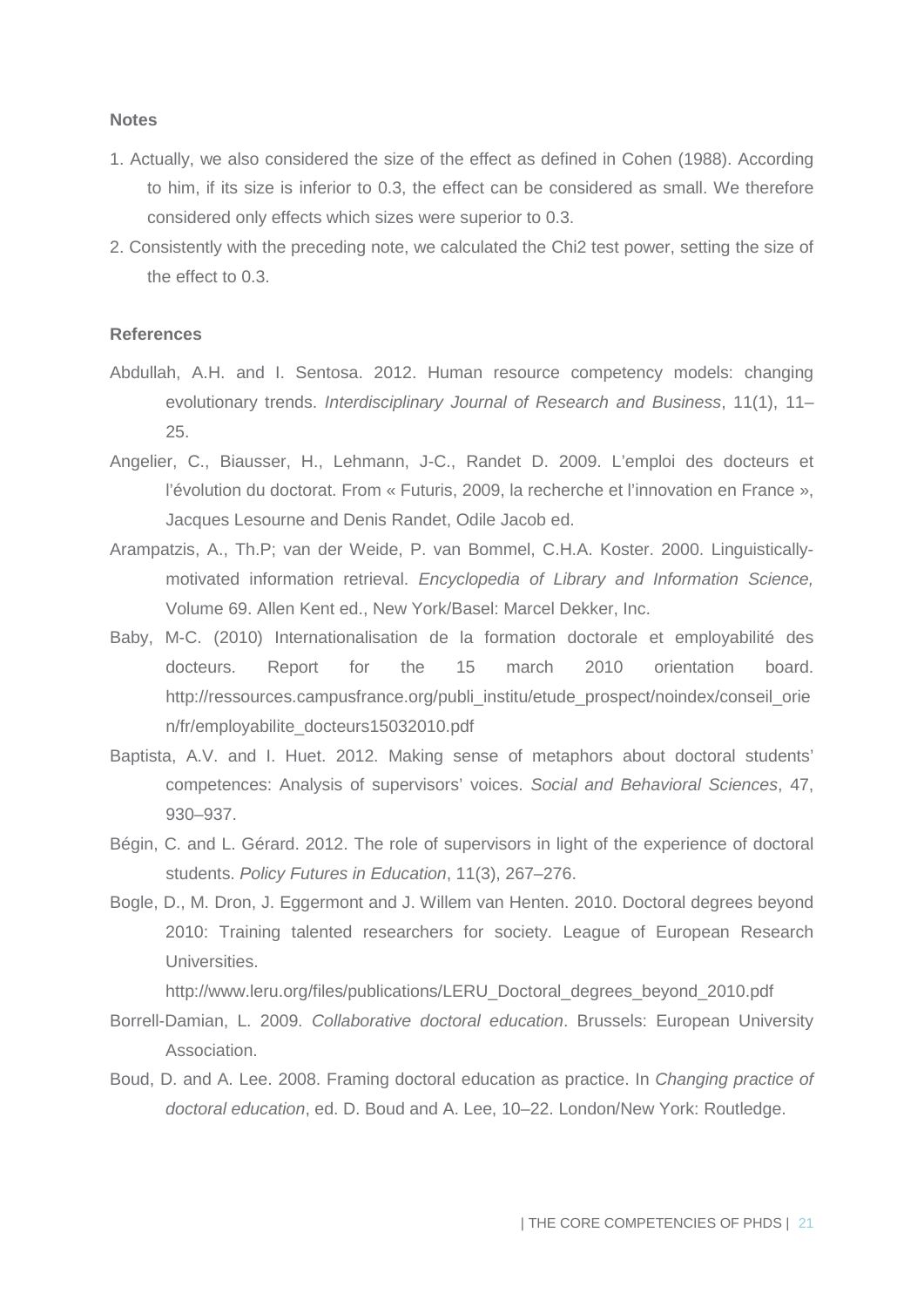- Bright, J.E.H and S. Hutton. 2000. The impact of competency statements on résumés for short-listing decisions. *International Journal of Selection and Assessment*. 8(2), 41– 53.
- Buckley, F., J. Brogan, J. Flynn, K. Monks, T. Hogan, A. Alexopoulos. 2009. Doctoral competencies and graduate research education: focus and fit with the knowledge economy. LInK Working Paper Series. (Paper No. 01-09). The Learning, Innovation and Knowledge Research Centre, Dublin City University, Ireland.
- Calmand, J. and J.F. Giret. 2010. *L'insertion des docteurs : enquête génération 2004, interrogation 2007.* Marseille: Cereq
- Calmand J. (2010) Des docteurs en mal de stabilisation. *Bulletin de Recherche Emploi du Cereq*, n°227
- Craswell, G. 2007. Deconstructing the skills training debate in doctoral education. *Higher Education Research & Development*, 26(4), 377–391
- Cryer, P. 1998. Transferable skills, marketability and lifelong learning: the particular case of postgraduate research students. *Studies in Higher Education*, 23:2
- European parliament. 2000. Lisbon European Council 23 and 24 march 2000 : presidency conclusions. The energy energy energy example the energy example of the parliament. [http://www.europarl.europa.eu/summits/lis1\\_en.htm.](http://www.europarl.europa.eu/summits/lis1_en.htm)
- Fixari, D. et Pallez, F. 2005**.** Propositions pour favoriser l'emploi des docteurs. Report of the Futuris workshop.
	- http://www.anrt.asso.fr/fr/futuris/images/rapport\_futuris\_docteurs\_juin05.pdf
- French Ministry of Research and Higher Education. 2010. Effectifs universitaires en cursus doctorat [7107]. Ministère de l'Enseignement Supérieur et de la Recherche. https://www.pleiade.education.fr/portal/gear/generic/SelectPageContent?itemDesc=c ontenu&contentid=7041782
- Gilbert, R., J. Balatti, P. Turney and H. Whitehouse. 2004. The generic skills debate in research higher degrees. *Higher Education Research and Development*, 23(3), 375– 388.
- Hoffmann, T. 1999. The meanings of competency. *Journal of European Industrial Training*, 23(6), 275–285.
- Kehm, B.M. 2006. Doctoral education in Europe and North America: a comparative analysis. *Wenner Gren International Series*, 83, 67–68
- Kendall, K. 2002. The crisis in doctoral education: a sociological diagnosis [1]. *Higher Education Research and Development.* 21(2), 131–141.
- Koch Christensen, K. 2005. Bologna seminar on doctoral programmes for the European knowledge society. European University Association. http://new.eua.be/eua/jsp/en/upload/Salzburg\_Report\_final.1129817011146.pdf.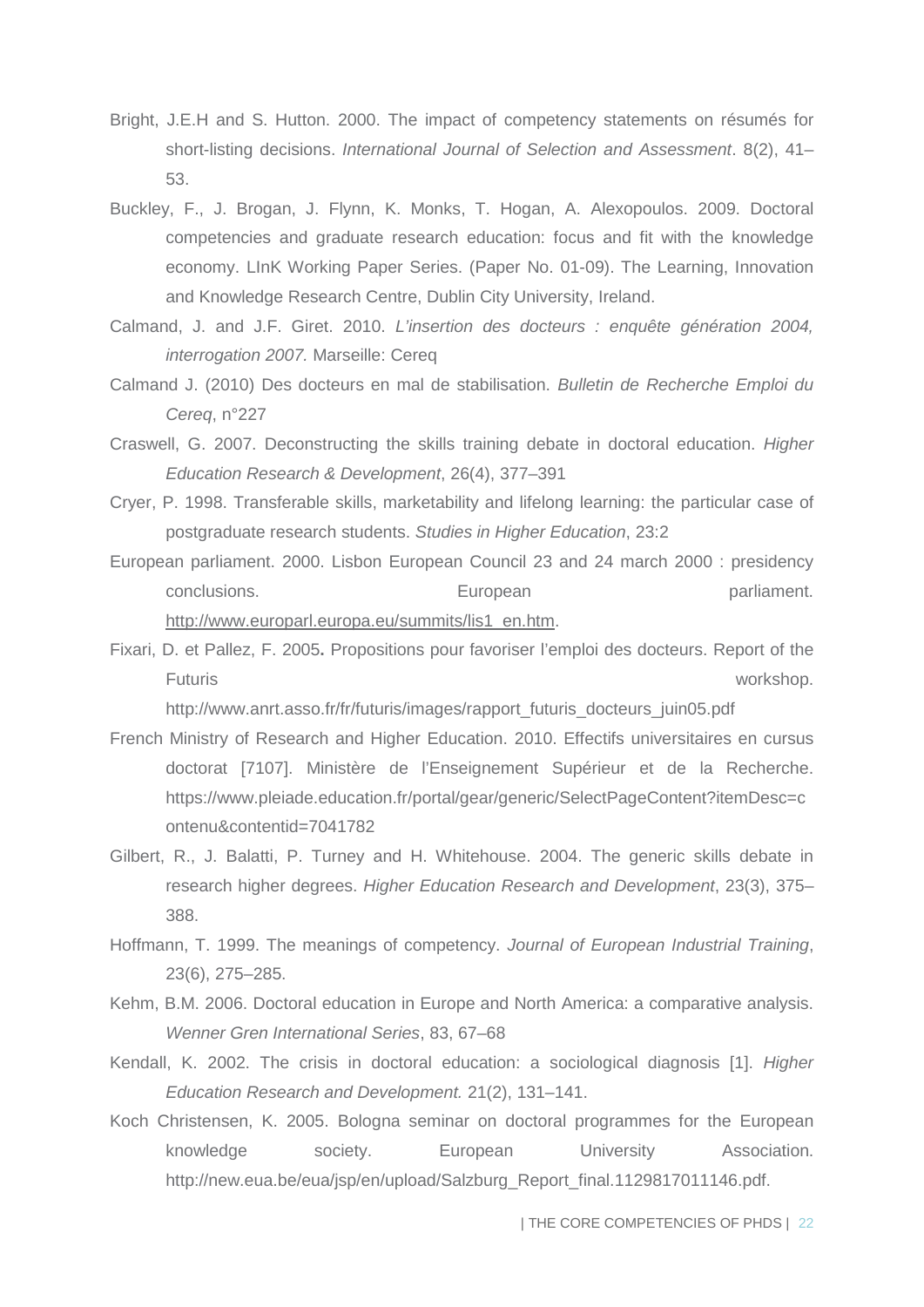Le Boterf, G. 2011. *Ingénierie et évaluation des compétences*. Paris: Editions d'Organisation

Mowbray, S. And C. Halse. 2010. The purpose of the PhD: theorising the skills acquired by students. *Higher Education Research and Development*, 29(6), 653–664

- Neumann, R. And K. Tan. 2011. From PhD to initial employment: the doctorate in a knowledge economy. *Studies in Higher Education*, 36(5), 601–614
- Olivier, F., Cadiou, Y., Larrue, P., Zaparucha, E., Dahan, A. (2007) Compétences professionnelles des doctorants et des docteurs. Survey report. Paris : Technopolis. http://cms-files.univbrest.fr/guest/EDSICMA/Rapport\_final\_TECHNOPOLIS\_Competences\_doctorants\_d
- Park, C. 2005. New variant PhD: the changing nature of the doctorate in the UK. *Journal of Higher Education Policy and Management*, 27(2), 189–207.

octeurs\_23-11-2007.pdf

- Park, C. 2007. Redefining the doctorate. Discussion paper. The Higher Education Academy
- Pearson, M., J. Cumming, T. Evans, P. Macauley and K. Ryland. 2011. How shall we know them? Capturing the diversity of differences in Australian doctoral candidates and their experiences. *Studies in Higher Education*, 36(5), 527–542
- Roberts, G. 1997. *Recruitment and selection: a competency approach*. London: CIPD.
- Sekhon, J.G. 1989. PhD education and Australia's industrial future: time to think again. *Higher Education Research and Development*, 8(2), 191–215
- Strauss, A. and Corbin J. 1998. *Basics of qualitative research: techniques and procedures for developing grounded theory*. Thousand Oaks, CA: Sage
- Usher, R. 2002. A diversity of doctorates: fitness for the knowledge economy. *Higher Education Research and Development*, 21(2), 143–153.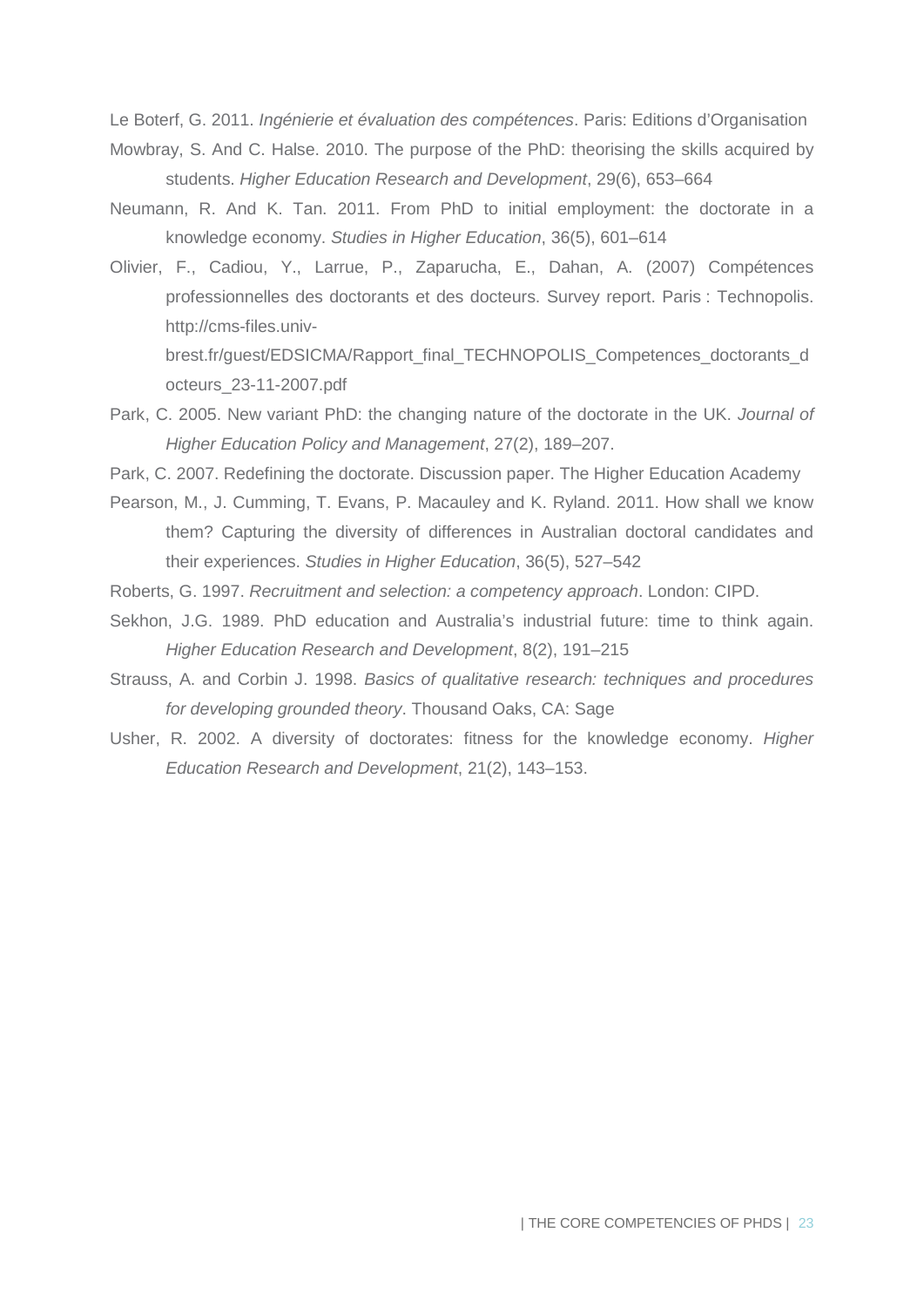#### **Table 1: distribution of the PhDs sample across disciplines**

| <b>Discipline</b>                               | <b>Distribution</b> |
|-------------------------------------------------|---------------------|
| <b>Mathematics and Physics</b>                  | 10%                 |
| Engineering, Mechanics, Electronics & Computing | 17%                 |
| Chemistry                                       | 11%                 |
| Earth & Life Sciences                           | 37%                 |
| Laws, Economics & Management                    | 4%                  |
| Literature & Human Sciences                     | 10%                 |
| Multidisciplinary                               | 11%                 |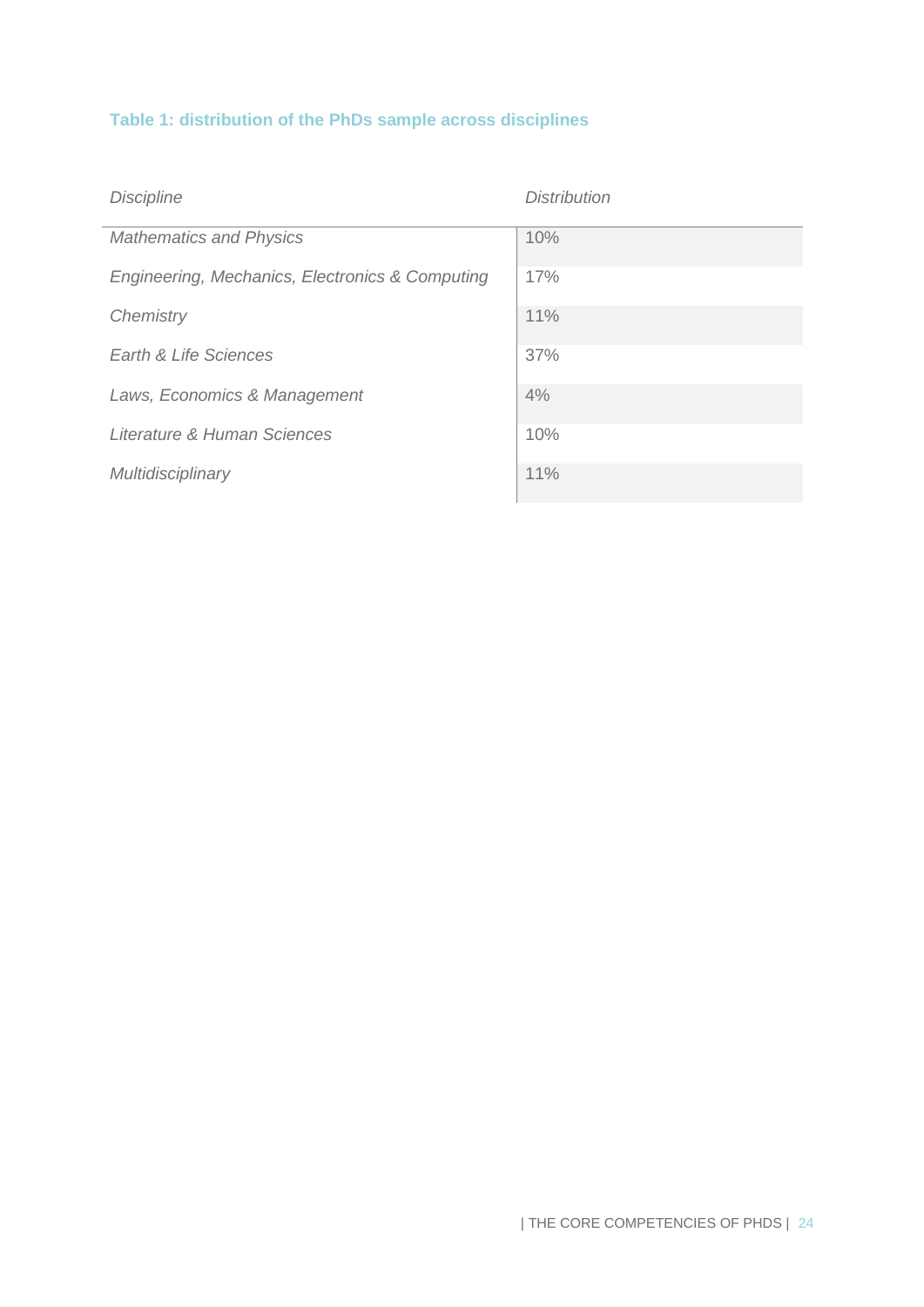#### **Table 2: distribution of the PhDs sample with respect to the graduation's antecedence**

| Graduation antecedence                             | Distribution |
|----------------------------------------------------|--------------|
| Less than one year (including graduations in 2011) | 24%          |
| Between one and three years                        | 26%          |
| Between three and ten years                        | 38%          |
| Between ten and thirty years                       | 11%          |
| More than thirty years                             | 1%           |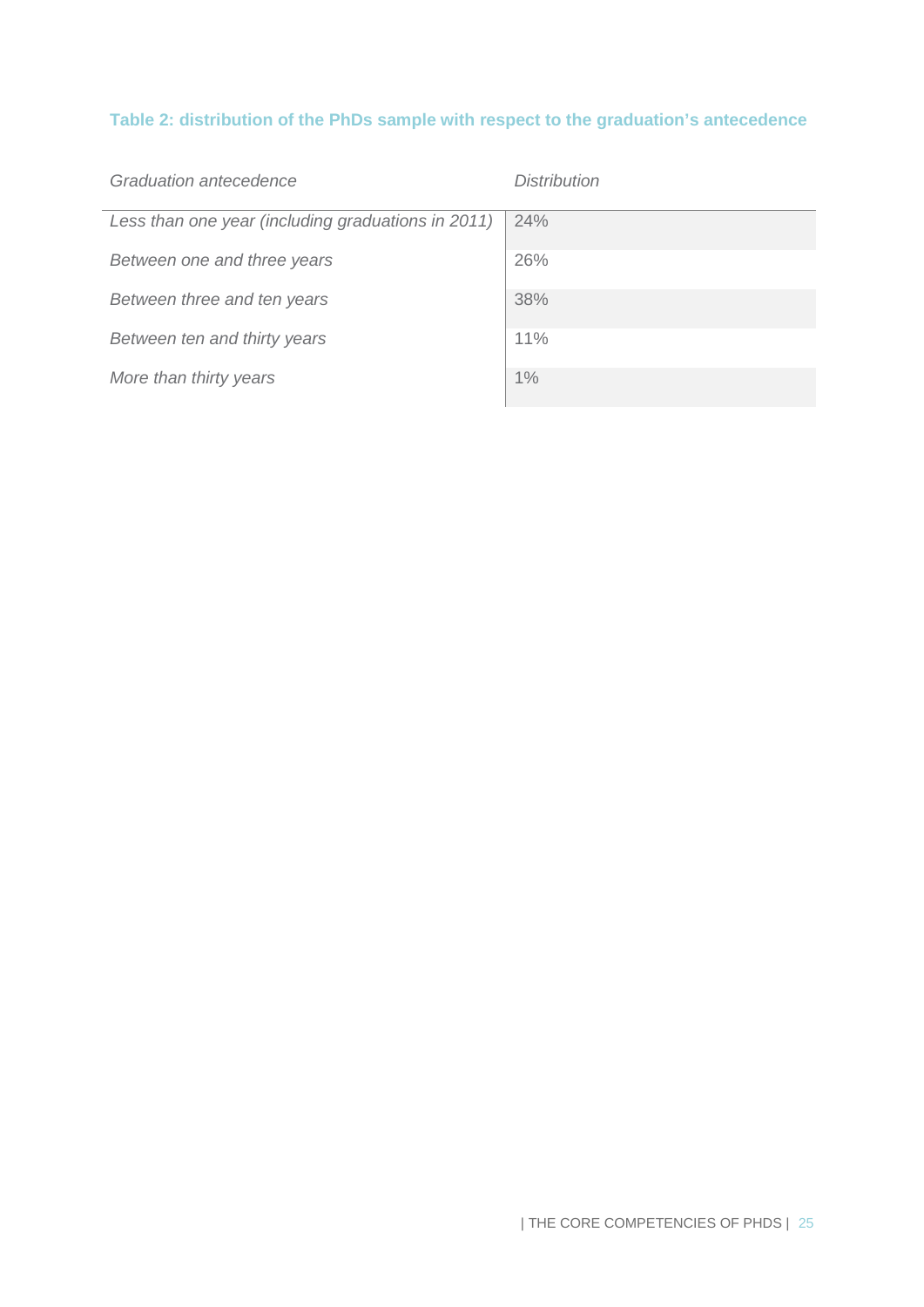#### **Table 3: the PhD's pool of core competencies**

| Competency                                             |                | Power<br>Level |          |
|--------------------------------------------------------|----------------|----------------|----------|
|                                                        |                |                | Citation |
|                                                        |                |                | rate     |
| A. Knowledge and technical skills                      | $\mathbf{1}$   | 1.00           | 44%      |
| A.1. Mono-disciplinary knowledge and technical skills  | $\overline{2}$ | 1.00           | 42%      |
| B. Transferable competencies that can be formalized    | $\mathbf{1}$   | 1.00           | 79%      |
| <b>B.3. Communication</b>                              | $\overline{2}$ | 1.00           | 62%      |
| B.3.a. Written communication                           | $\mathfrak{Z}$ | 1.00           | 38%      |
| B.3.b. Oral communication                              | 3              | 0.93           | 15%      |
| B.5. Innovation management                             | $\overline{2}$ | 1.00           | 21%      |
| B.5.a. Scientific watch                                | 3              | 0.98           | 17%      |
| <b>B.6. Project management</b>                         | $\overline{2}$ | 1.00           | 42%      |
| B.6.d. Time management. planning                       | 3              | 0.86           | 12%      |
| <b>B.7. Languages</b>                                  | $\overline{2}$ | 0.87           | 11%      |
| C. Transferable competencies that cannot be formalized |                | 1.00           | 68%      |
| C.3. Cognitive abilities                               | $\overline{2}$ | 1.00           | 46%      |
| C.4. Ability to deal with complex problems             | $\overline{2}$ | 1.00           | 18%      |
| C.5. Ability to collaborate                            | $\overline{2}$ | 1.00           | 23%      |
| C.5.a. Ability to work in a team                       | 3              | 0.94           | 15%      |
| D. Dispositions                                        |                | 1.00           | 64%      |
| D.2. Rigor                                             | $\overline{2}$ | 0.99           | 22%      |
| D.16. Creativity                                       | 2              | 0.8            | 10%      |
| D.24. Autonomy                                         | $\overline{2}$ | 1.00           | 30%      |
| E. Behaviors                                           |                | 1.00           | 42%      |
| E.8. Perseverance                                      | 2              | 0.98           | 19%      |
| F. Meta-competencies                                   | 1              | 0.99           | 19%      |
| F.1. Capacity for adaptation                           | $\overline{2}$ | 0.96           | 16%      |
|                                                        |                |                |          |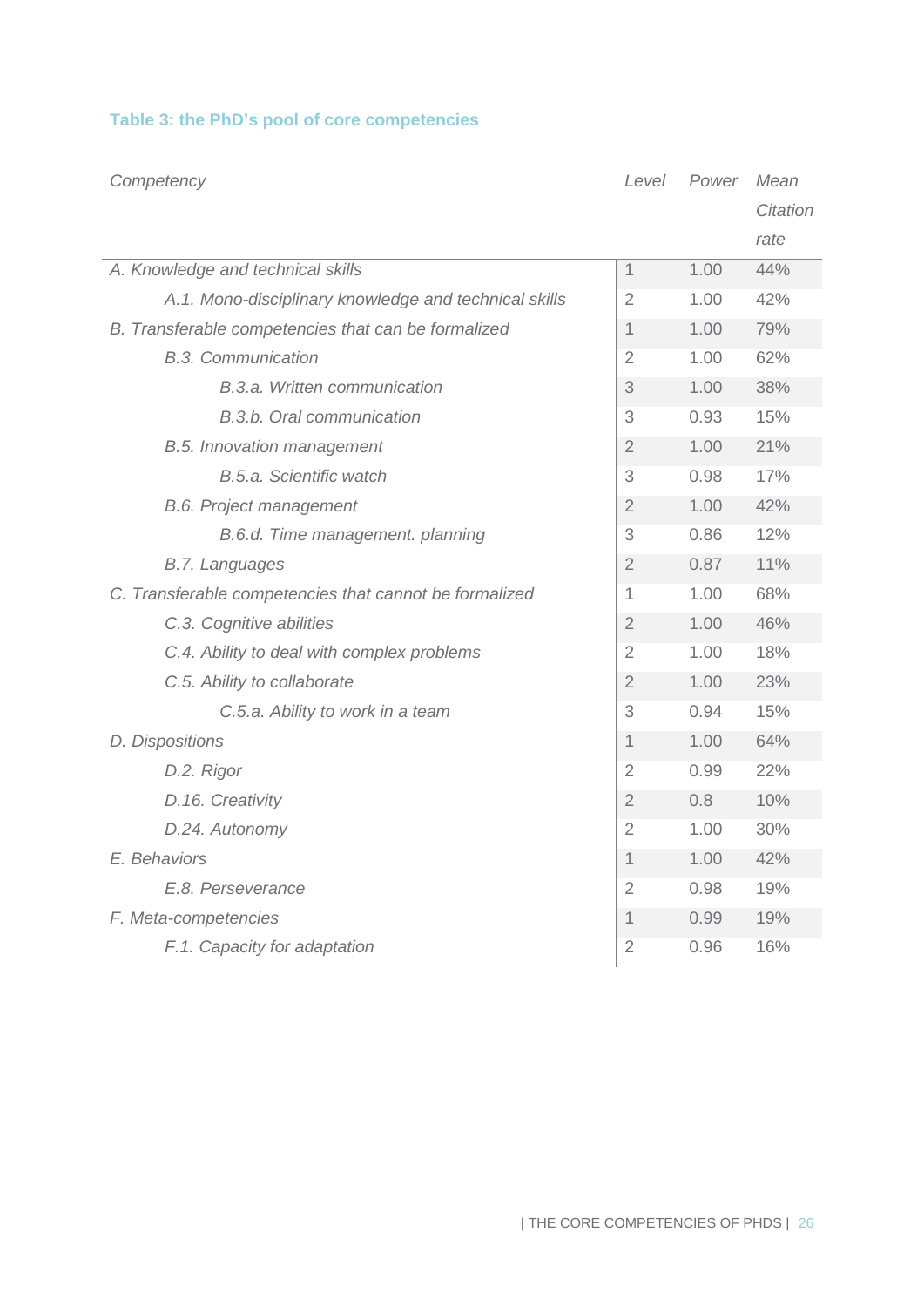**Table 4: comparison between the pool of core competencies derived from our analysis and the other studies on the competencies shared by PhDs. Legend: '\*'= mentioned as shared by all PhDs; '-' = not mentioned; (\*): mentioned as depending on the discipline**

| Competency                                             |                | Cryer       | Mowbray      |  |
|--------------------------------------------------------|----------------|-------------|--------------|--|
|                                                        | I              | (1998)      | Halse<br>and |  |
|                                                        |                |             | (2010)       |  |
| A. Knowledge and technical skills                      | $\mathbf 1$    | $\star$     | $\star$      |  |
| A.1. Mono-disciplinary knowledge and technical         | $\overline{2}$ | $\star$     | $\star$      |  |
| skills                                                 |                |             |              |  |
| B. Transferable competencies that can be formalized    |                | $\ast$      | $\star$      |  |
| <b>B.3. Communication</b>                              |                | $\star$     | $\star$      |  |
| B.3.a. Written communication                           | 3              | $\star$     | $\star$      |  |
| B.3.b. Oral communication                              | 3              | $\star$     | $\star$      |  |
| B.5. Innovation management                             | $\overline{2}$ | $\star$     | $\star$      |  |
| B.5.a. Scientific watch                                | 3              | $\star$     | $\star$      |  |
| <b>B.6. Project management</b>                         | $\overline{2}$ | $\star$     | $\star$      |  |
| B.6.d. Time management. planning                       | 3              | $\star$     | $\star$      |  |
| <b>B.7. Languages</b>                                  | $\overline{2}$ |             |              |  |
| C. Transferable competencies that cannot be formalized | 1              | $\star$     | $\star$      |  |
| C.3. Cognitive abilities                               | $\overline{2}$ | $\ast$      | $\star$      |  |
| C.4. Ability to deal with complex problems             | $\overline{2}$ | $\star$     | $\star$      |  |
| C.5. Ability to collaborate                            | $\overline{2}$ | $(\dot{z})$ | $\ast$       |  |
| C.5.a. Ability to work in a team                       | 3              | $(\dot{z})$ | $\star$      |  |
| D. Dispositions                                        |                | $\ast$      | $\star$      |  |
| D.2. Rigor                                             | $\overline{2}$ |             |              |  |
| D.16. Creativity                                       | $\overline{2}$ | $\star$     | $\star$      |  |
| D.24. Autonomy                                         | $\overline{2}$ | $\star$     | $\star$      |  |
| E. Behaviors                                           |                |             |              |  |
| E.8. Perseverance                                      | $\overline{2}$ | $\star$     | $\star$      |  |
| F. Meta-competencies                                   | 1              | $\ast$      | $\star$      |  |
| F.1. Capacity for adaptation                           | $\overline{2}$ | $\star$     | $\star$      |  |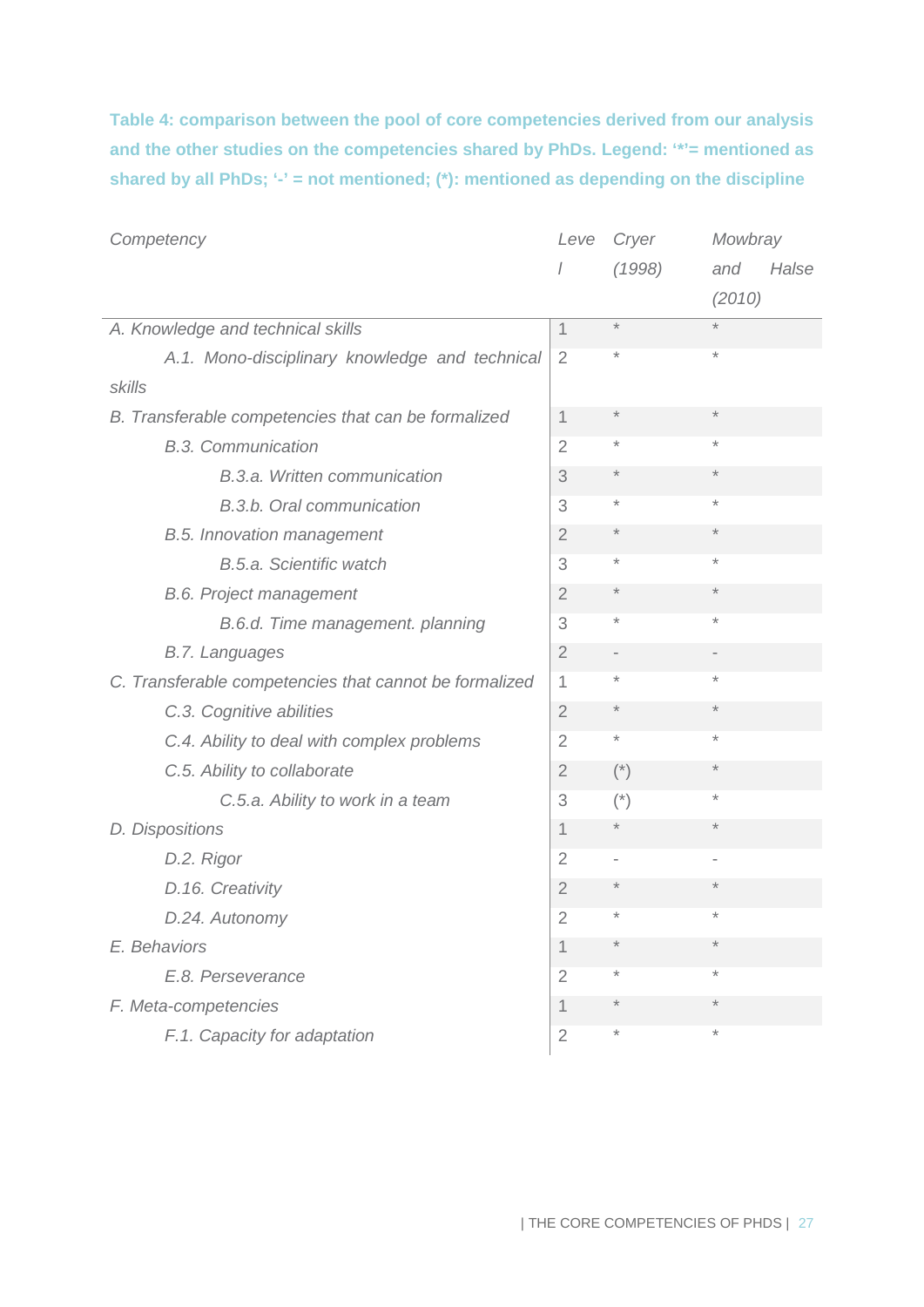**Table 5: the seven competencies selected to perform a comparison with the study designed by Sekhon (1989), expressed in the terms of our competencies reference framework and in the original terms from Sekhon (1989)**

*Competencies Reference Framework Sekhon (1989)*

| Cognitive abilities       |           | Highest intellectual caliber               |                       |  |  |                                          |  |     |
|---------------------------|-----------|--------------------------------------------|-----------------------|--|--|------------------------------------------|--|-----|
| Monodisciplinary          | knowledge | and                                        |                       |  |  | Fluency in a broad range of mathematical |  |     |
| technical skills          |           |                                            |                       |  |  | methods ; Up-to-date knowledge of        |  |     |
|                           |           | development in the field; Effectiveness in |                       |  |  |                                          |  |     |
|                           |           |                                            | mathematical modeling |  |  |                                          |  |     |
| Time management           |           | Ability to get things done on time         |                       |  |  |                                          |  |     |
| Oral communication        |           | Good oral communication skills             |                       |  |  |                                          |  |     |
| Written communication     |           | Good written communication skills          |                       |  |  |                                          |  |     |
| Ability to work in a team |           | Ability to work as a member of a research  |                       |  |  |                                          |  |     |
|                           |           |                                            | team                  |  |  |                                          |  |     |
| Autonomy                  |           |                                            | Ability to work       |  |  | unsupervised                             |  | and |
|                           |           |                                            | undirected            |  |  |                                          |  |     |
|                           |           |                                            |                       |  |  |                                          |  |     |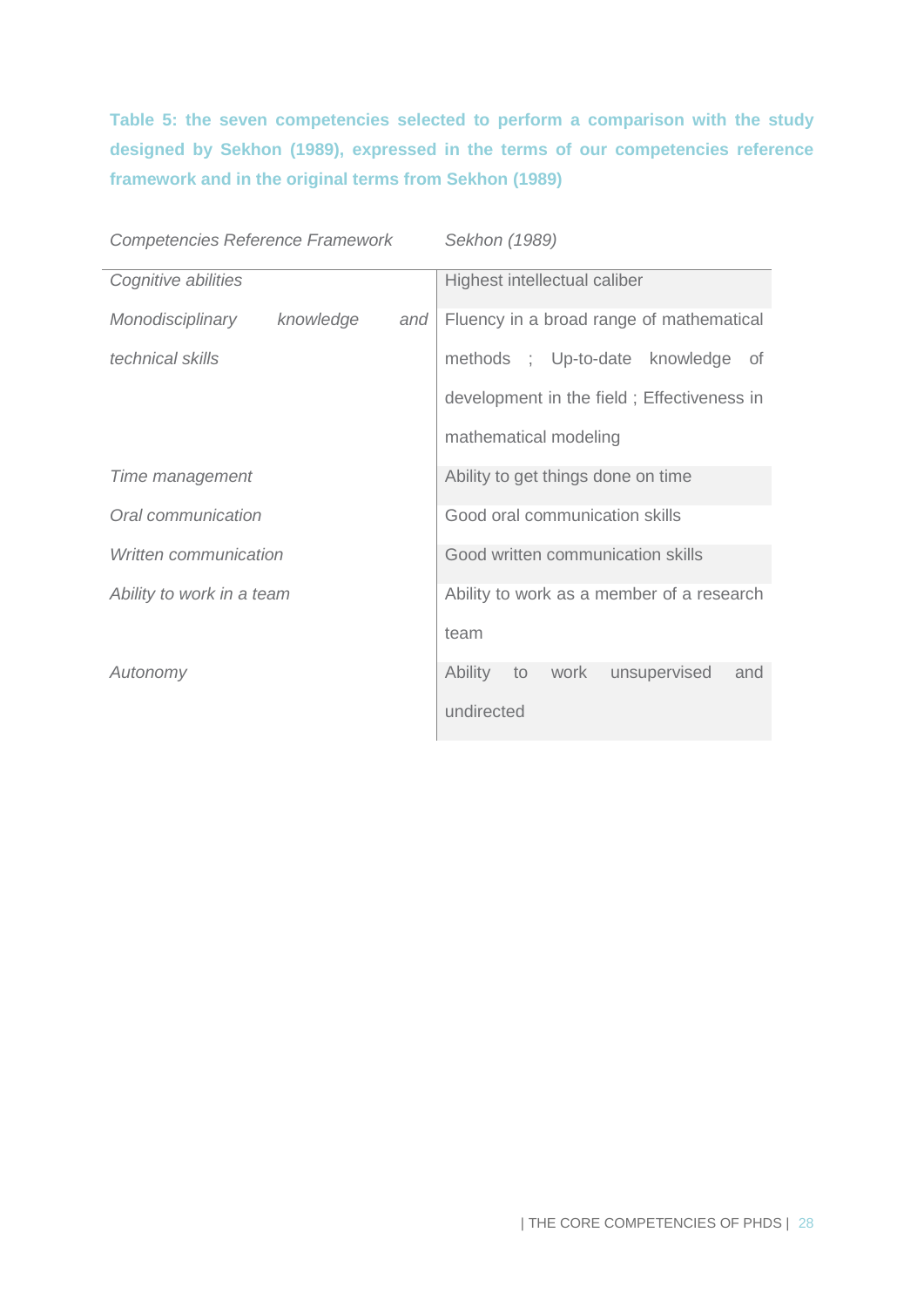#### **The complete Competencies Reference Framework derived from the study**

**- Knowledge and technical skills** A.1-Monodisciplinary A.2-Pluridisciplinary **A**

#### **-Transferable competencies that can be formalized**

- **B.1-Knowledge of the professionnal environment**
- B.1.a-Knowledge of the academic environment
- B.1.b-Knowledge of the industrial environment

#### **B.2-Professionnal conduct**

- B.2.a-Regulation
- B.2.b-Ethics

**B**

B.2.c-Safety

#### **B.3-Communication skills**

- B.3.a-Written communication
- B.3.b-Oral communication
- B.3.c-Graphic communication
- B.3.d-Popularization
- B.3.e-Pedagogy
- B.3.f-Mastery of communication tools

#### **B.4-IT skills**

#### **B.5-Innovation management**

- B.5.a-Scientific watch
- B.5.b-Research valorization

#### **B.6-Project Management**

- B.6.a-Project building
- B.6.b-Faisability study
- B.6.c-Funding generation
- B.6.d-Time management, planning
- B.6.e-People management
- B.6.f-Financial management
- B.6.g-Quality management
- B.6.h-Conflict management
- B.6.i-Risks management
- B.6.j-Reporting
- B.6.h-Result orientation

#### **B.7-Languages**

- B.7.a-Written languages
- B.7.b-Oral languages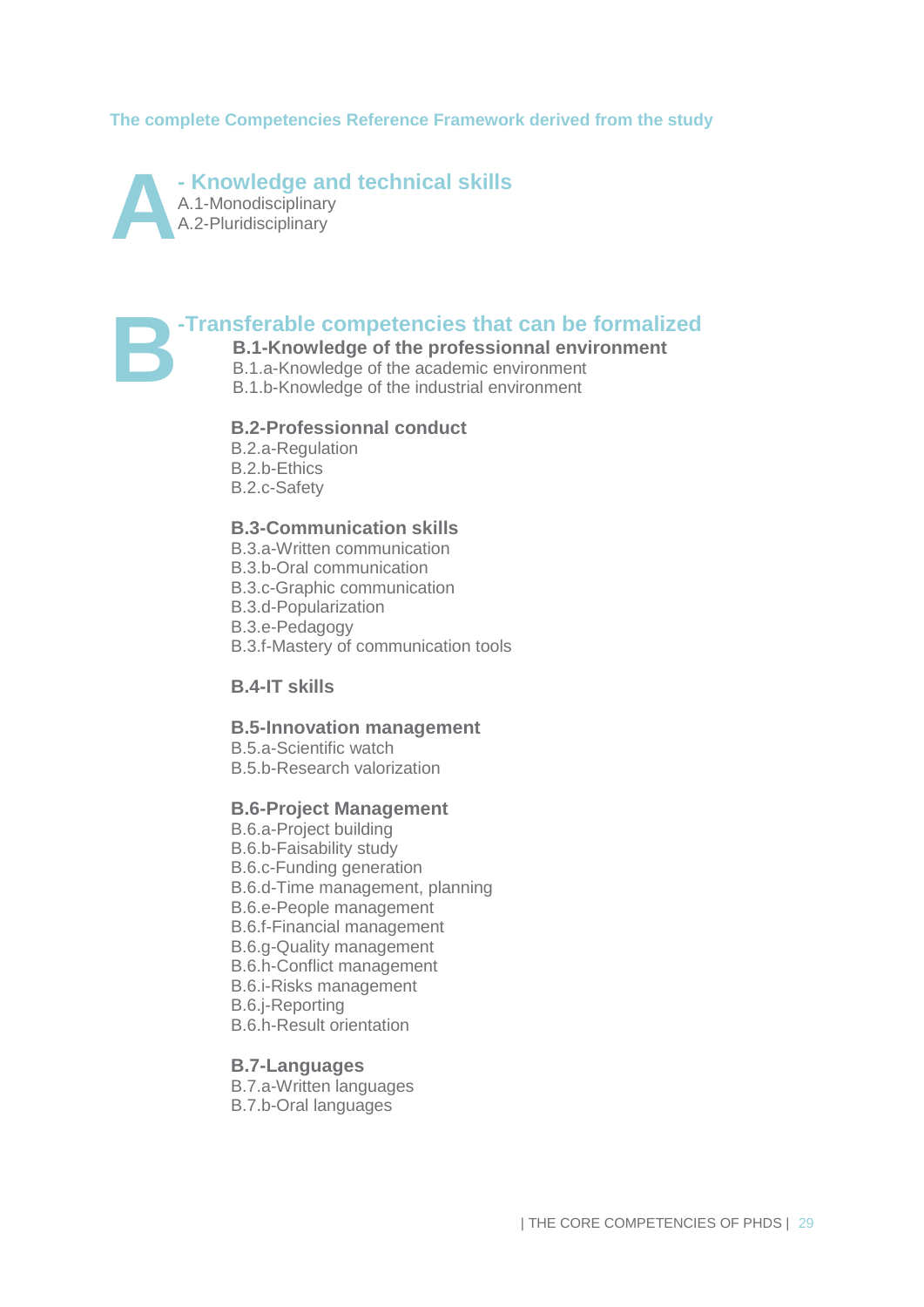#### **B.8-Commercial skills**

- B.8.a-knowledge of the products
- B.8.b-Understanding of customer's needs
- B.8.c-Canvassing
- B.8.d-Negociating
- B.8.e-Interacting with customers
- B.8.f Promoting products

#### **B.9-Administrative management**

### **-Transferable competencies that cannot be formalized C**

#### **C.1-Lateral thinking**

- C.1.a-General knowledge
- C.1.b-Global understanding
- C.1.c-Capacity to anticipate
- C.1.d-Understanding of industrial issues

#### **C.2-Capacity for innovation**

#### **C.3-Cognitive abilities**

C.3.a-Analysing C.3.b-Synthesizing C.3.c-Ability to grasp the abstract C.3.d-Understanding C.3.e-Critical thinking

#### **C.4-Complex problems management**

C.4.a-Ability to identify and formulate problems C.4.b-Ability to find solutions C.4.c-Ability to intepret results

#### **C.5-Ability to collaborate**

C.5.A-Ability to work in a team C.5.b-Ability to develop and maintain a network of collaborators C.5.c-Ability to work in multicultural environments

#### **C.6-Leadership**

C.6.a-Ability to take decisions

- C.6.b-Ability to motivate collaborators
- C.6.c-Ability to delegate responsabilities
- C.6.d-Ability to take the upper-hand

C.6.e-Ability to take responsabilities

#### **C.7-Ability to question oneself**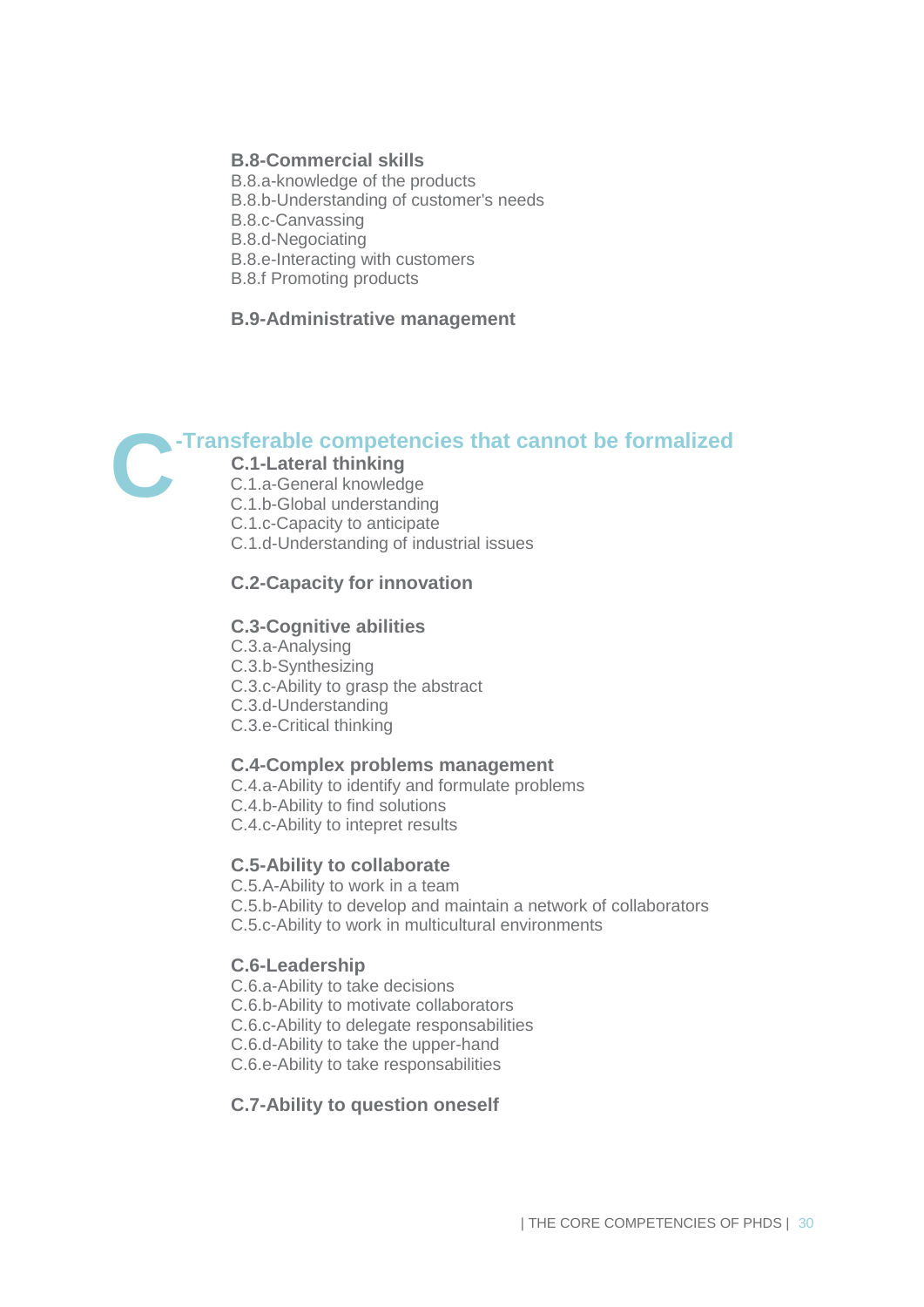**D**

**-Dispositions D.1-Method** 

**D.2-Rigor**

**D.3-Pragmatism** 

**D.4-Meticulousness** 

- **D.5-Ability to make propositions**
- **D.6-Ability to persuade**
- **D.7-Clarity**
- **D.8-Open-mindedness**
- **D.9-Initiative**
- **D.10-Being observant**
- **D.11-Vigilance**
- **D.12-Focussing**
- **D.13-Efficiency**
- **D.14-Versatility**
- **D.15-Ingenuity**
- **D.16-Creativity**
- **D.17-Depth**
- **D.18-Capacity to think clearly**
- **D.19-Accuracy**
- **D.20-Originality**
- **D.21-Perceptiveness**
- **D.22-Clear-headedness**
- **D.23-Correctness**
- **D.24-Autonomy**
- **D.25-Dexterity**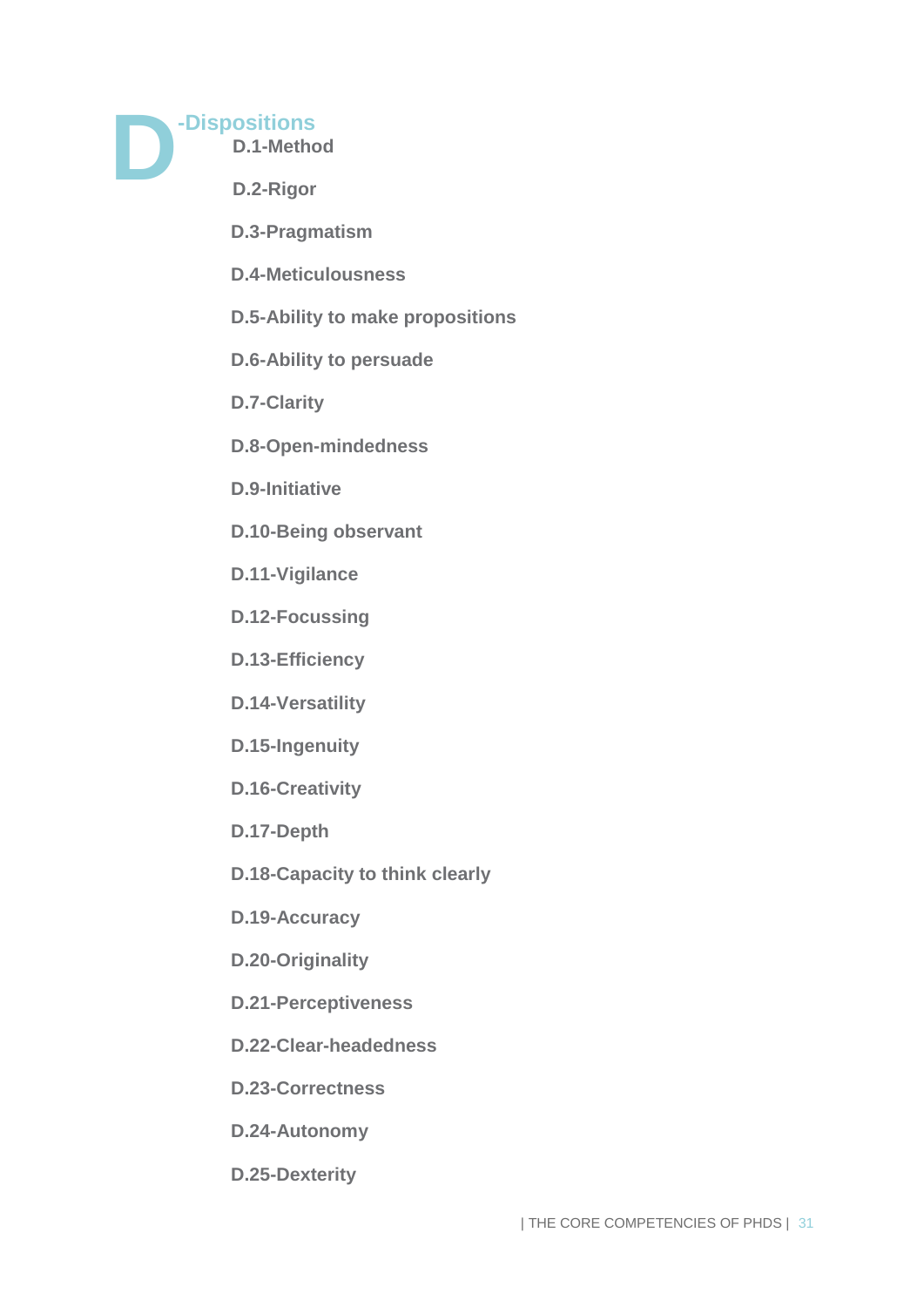

**-Behaviors** 

- **E.1-Audacity**
- **E.2-Self-reliance**
- **E.3-Sense of hearing**
- **E.4-Interpersonal skills**
- **E.5-Tolerance**
- **E.6-Understanding**
- **E.7-Openness to others**
- **E.8-Perseverance**
- **E.9-Commitment**
- **E.10-Self-confidence, stress management**
- **E.11-Resilience**
- **E.12-Patience**
- **E.13-Empathy**
- **E.14-Diplomacy**
- **E15-Dynamism, enthousiasm**
- **E.16-Modesty**
- **E.17-Curiosity**
- **E.18-Honesty**
- **E.19-Reliability**
- **E.20-Charisma**
- **E.21-Ambition**
- **E.22-Availability**
- **E.23-Punctuality**
- **E.24-Service-minded**